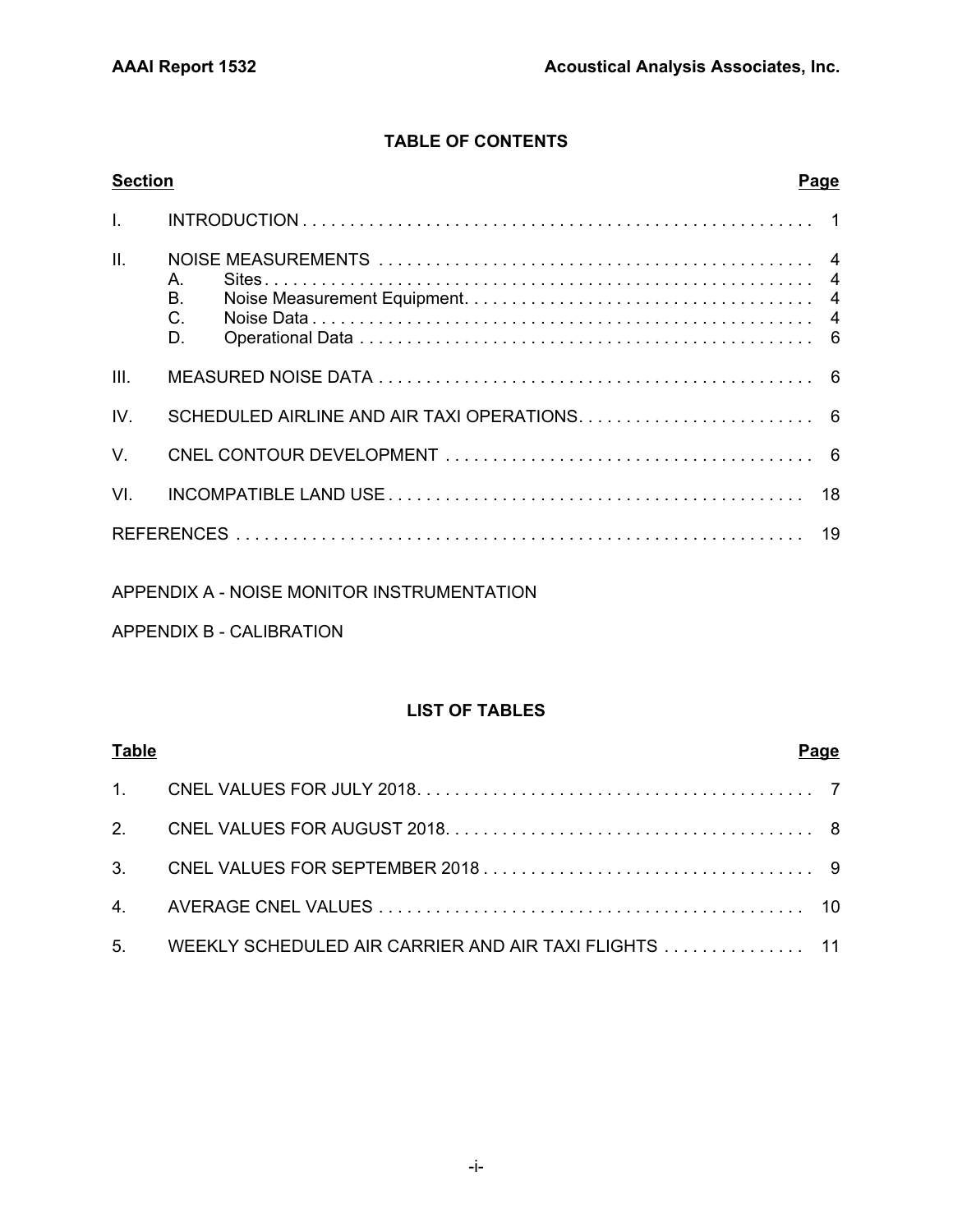# **LIST OF FIGURES**

| <b>Figure</b> |                                                       |  |
|---------------|-------------------------------------------------------|--|
| 1             | CNEL 70 CONTOUR FOR HOLLYWOOD BURBANK AIRPORT - THIRD |  |
| $\mathcal{P}$ | CNEL 65 CONTOUR FOR HOLLYWOOD BURBANK AIRPORT - THIRD |  |
|               |                                                       |  |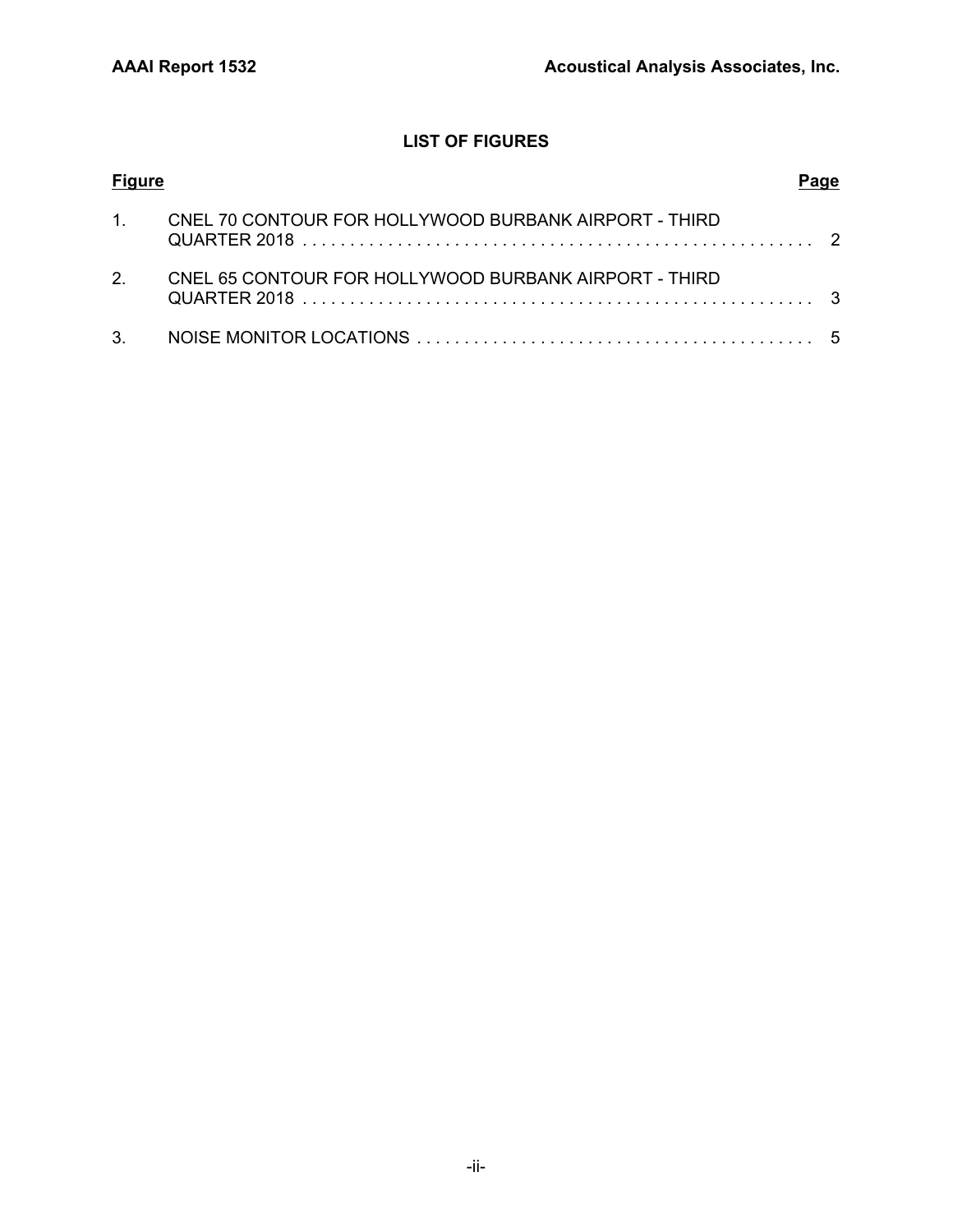# **QUARTERLY NOISE MONITORING AT HOLLYWOOD BURBANK AIRPORT THIRD QUARTER 2018**

# **I. INTRODUCTION**

In compliance with the California Noise Standards (Reference 1) and the current variance from certain provisions of the Standards (Reference 2), the operator of the Hollywood Burbank Airport is required to perform noise monitoring in the vicinity of the airport for the purpose of establishing a noise impact boundary. The Noise Standards currently specify a community noise equivalent level (CNEL) of 65 dB for the noise impact boundary<sup>1</sup>. The airport is required to provide, each quarter, an updated annual noise impact contour based on measurement data over the four preceding quarters.

A permanent noise monitoring system became operational in April 1980 and, with brief interruption for system expansion, maintenance, and program changes, has been operational since that time. Of the original nine noise monitor sites, eight have remained unchanged since 1980. The monitor at site 8 was removed in 1997 and replaced by a monitor at site 18. Two sites were added east of the airport in late 1980. Four sites were added south of the airport in January 1986 in response to the requirement to determine the 65 dB contour. Three more locations were added in February 1997. Two of these, identified as 16 and 17, are south of the airport, and one, 18, is to the west. These locations were added to permit monitoring closer to the 65 dB contour. The noise monitoring computer at the airport was replaced in August 1995.

The Hollywood Burbank Airport Noise Monitoring System was modernized and augmented in late December 2012 by replacing the noise and flight track matching software, the noise monitoring hardware, and by adding sites 19, 20, 21, and 22 to allow closer monitoring to the current 65 dB CNEL contour. The old site 17 was removed as redundant with site 15, so the updated noise monitoring system contains 20 permanent microphone locations.

This report describes the data acquired by the monitoring system during the third quarter of 2018. Noise impact boundaries for 65 dB and 70 dB are shown based on these measurements and measurements obtained during the fourth quarter 2017, first and second quarter 2018

 <sup>1</sup> Prior to January 1, 1986, a CNEL of 70 dB defined the noise impact boundary.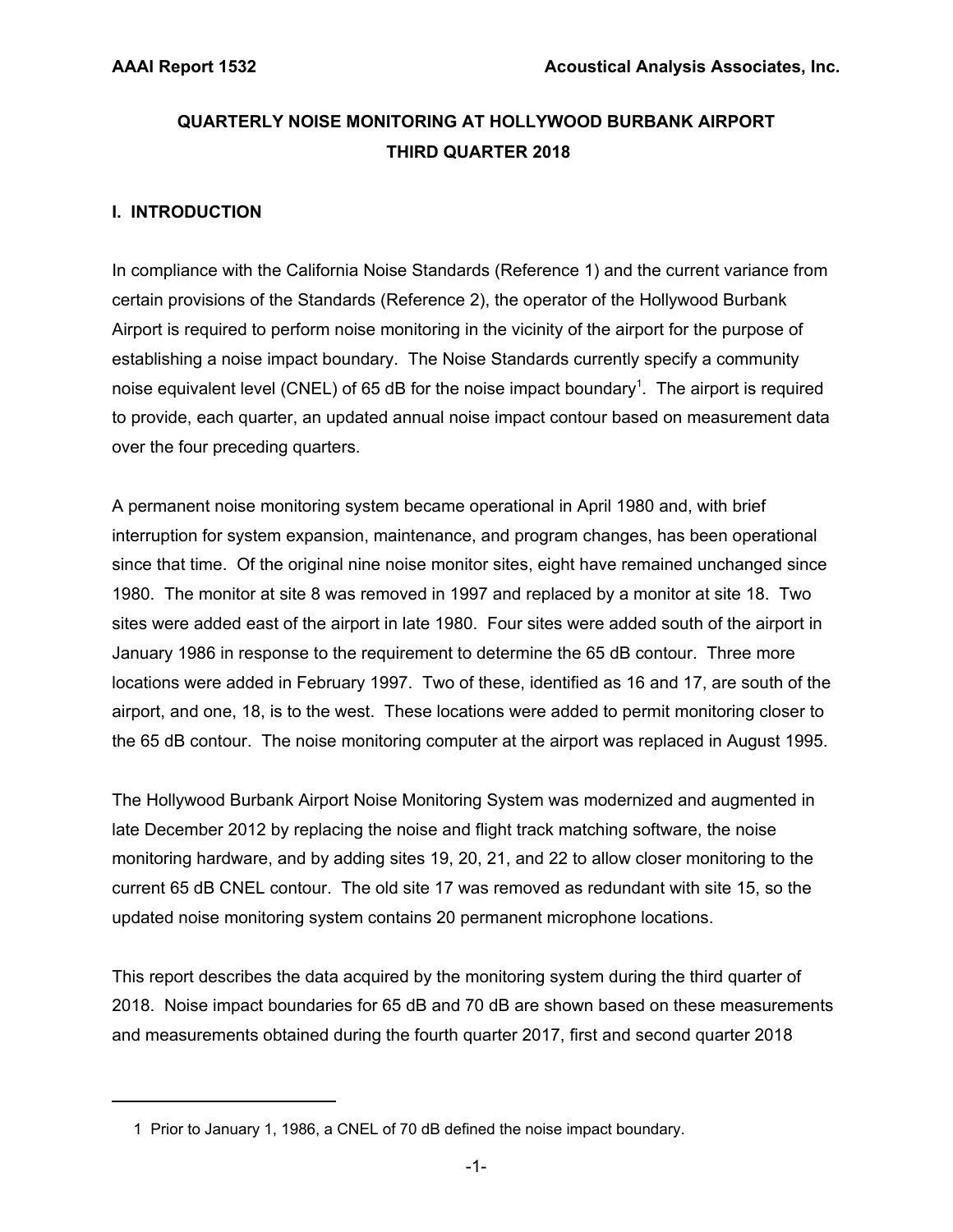reported in References 3, 4 and 5. Figure 1 shows the 70 dB contour and Figure 2 shows the 65 dB contour, based on the measured noise data.

# **II. NOISE MEASUREMENTS**

# **A. Sites**

Aircraft noise levels were monitored at 15 locations prior to February, 1997. Two sites were added in February 1997, and equipment at one site west of the airport was moved to a new location. In July 2003, the monitor station at site 9 was moved 105 feet further west to accommodate new construction at the Fire Station. In December 2012, four new monitor sites were added and one existing site removed as redundant, leaving a total of twenty noise monitoring locations. The noise monitor sites are shown in Figure 3.

# **B. Noise Measurement Equipment**

Each of the microphone locations uses an identical set of equipment connected to a central control unit. The noise level at each site is stored locally and transmitted by broad band connection to the central site once per 24-hour period. The automated noise and flight track monitoring software processes the data to produce (among other measures) the CNEL at each site. Appendix A provides a brief description of the system.

# **C. Noise Data**

During this quarter, there were occasional power interruptions and monitor equipment failures, causing some loss of data. Tables 1, 2, and 3 show the aircraft CNEL measured at each monitoring site for each day of the quarter. The dashed lines indicate days for which a monitor was operating for less than 94% of the time. The data for these days was excluded from the averages.

-4-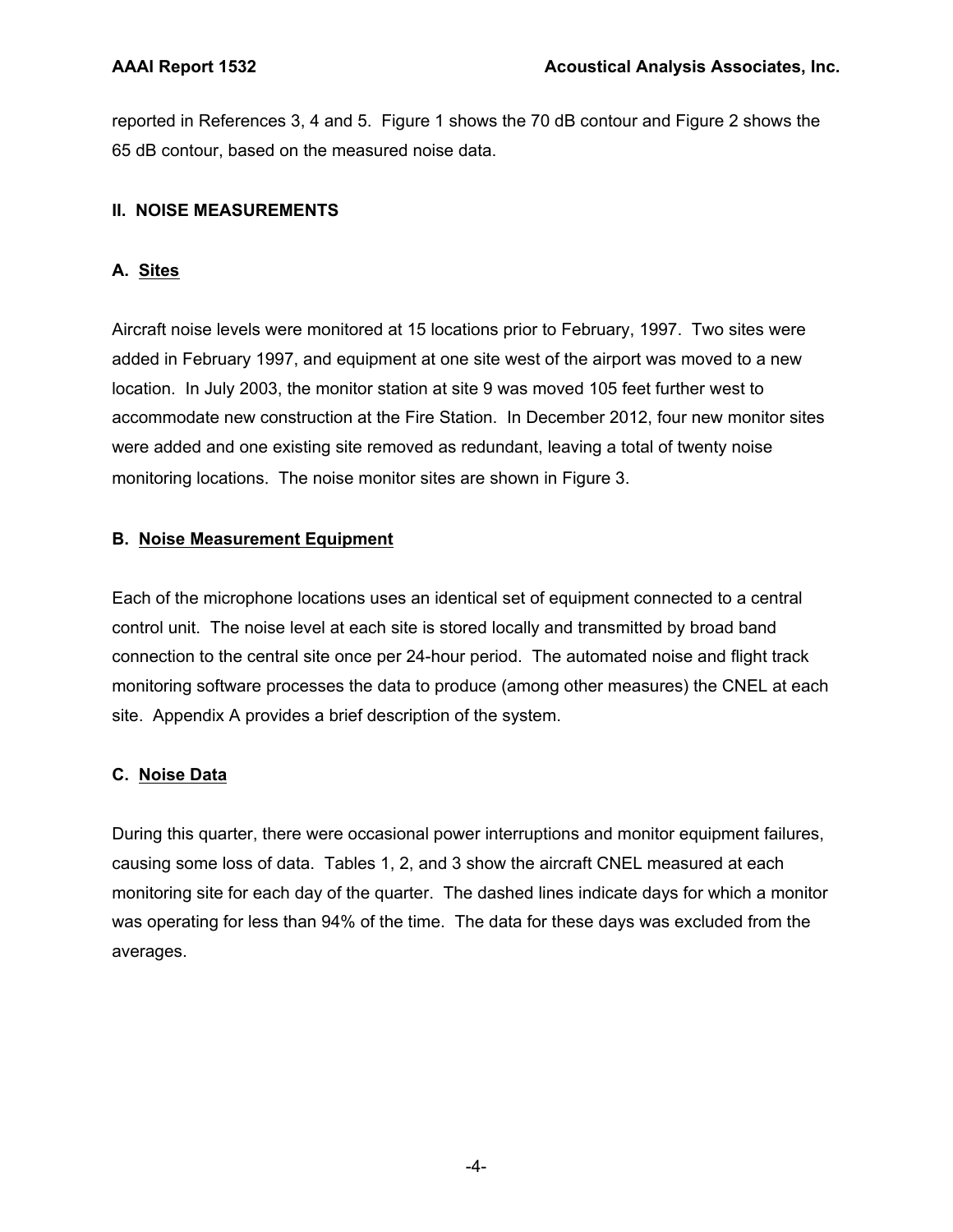## **D. Operational Data**

Departure and arrival schedules are provided by the airlines. In addition, operations of air carrier, general aviation and rotary-wing aircraft are determined from the airport's computerized flight tracking system.

## **III. MEASURED NOISE DATA**

Daily CNEL values for the noise monitoring system are listed in Tables 1, 2, and 3. Table 4 lists the average values for each quarter together with the annual average.

## **IV. SCHEDULED AIRLINE AND AIR TAXI OPERATIONS**

The scheduled air carrier and commuter operations for the quarter are shown in Table 5.

# **V. CNEL CONTOUR DEVELOPMENT**

The contours shown in Figures 1 and 2 are based upon computer-generated "master" contours which are adjusted to reflect the monitoring data. Beginning with the second quarter 2009, noise contours are developed using the master contours produced by Version 7.0 of the Integrated Noise Model (INM), a sophisticated aircraft noise modeling program developed for the Federal Aviation Administration. Inputs to the program consist of aircraft types and performance data, flight paths, numbers of operations, and day/evening/night distribution of flights. The program calculates CNEL values at equally spaced grid points and produces CNEL contour lines at 1 dB intervals. The annual average CNEL values at each site were marked at the appropriate locations on the contour map and the locations of the 65 and 70 dB CNEL contours were determined in the vicinity of each measuring point. These points were then joined following the general shape of the computed contours.

The master contours used in developing the contours for this quarter are based on operations for the 12-month period from January 1, 2014 through December 31, 2014. These replaced the previous master set of CNEL Contours which were based on operations for the 12-month period from July 2008 through June 2009.

-6-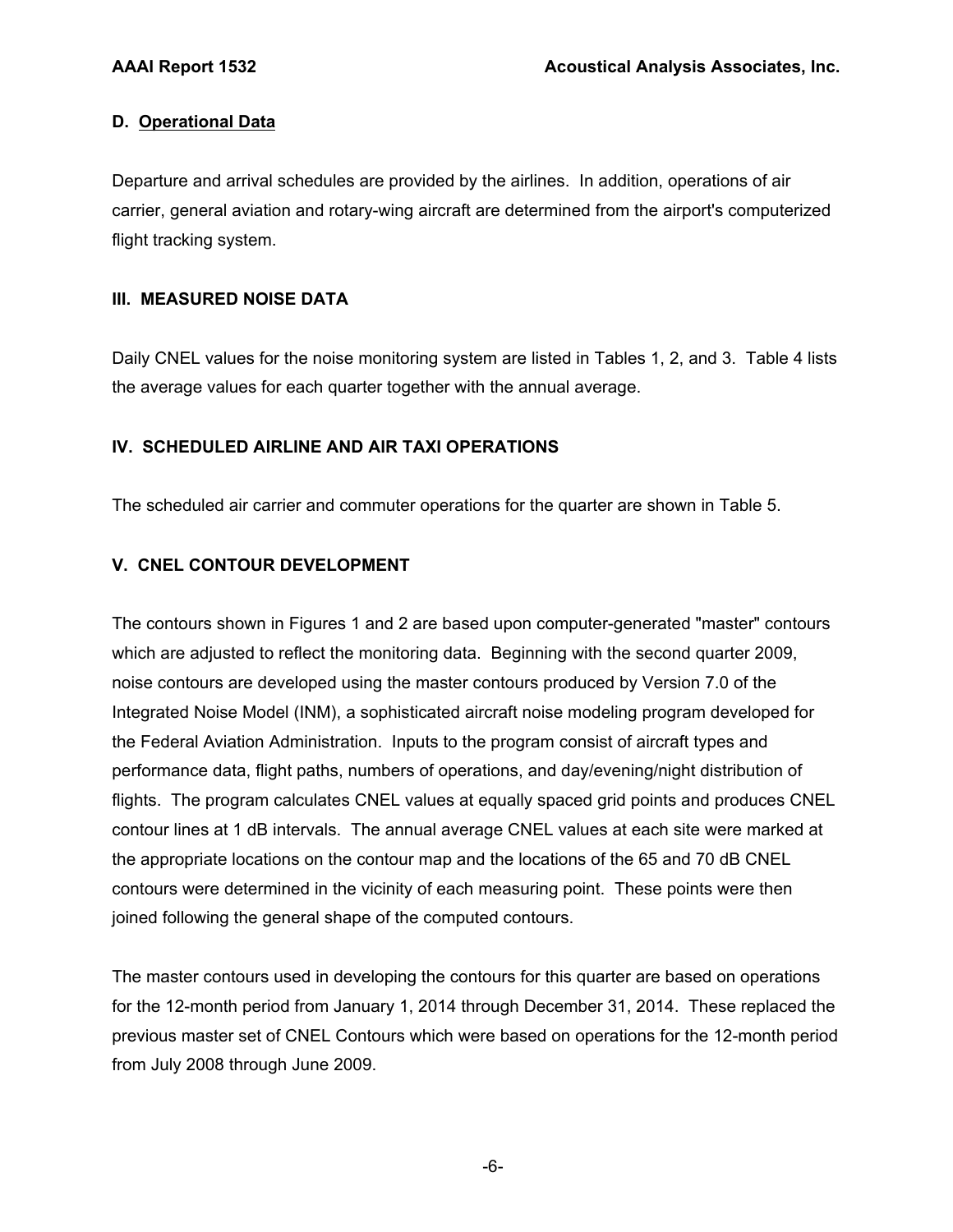÷,

### TABLE 1. CNEL VALUES FOR JULY 2018

#### RMS NUMBER

| Date                                                       | 2 | 3 | 4 | 5 | 6 | 7 | 9 | 10 | 11 | 12 | 13 | 14 | 15 | 16 | 18 | 19 | 20 | 21                                                | 22 |
|------------------------------------------------------------|---|---|---|---|---|---|---|----|----|----|----|----|----|----|----|----|----|---------------------------------------------------|----|
|                                                            |   |   |   |   |   |   |   |    |    |    |    |    |    |    |    |    |    |                                                   |    |
| 07/01/18 61.6 58.5 60.6 58.1 56.7 49.8 54.4 61.4 52.4 ---- |   |   |   |   |   |   |   |    |    |    |    |    |    |    |    |    |    | 53.3 57.4 56.8 60.8 61.4 60.8 63.4 65.4 67.1 58.9 |    |
| 07/02/18 61.2 58.0 60.0 53.5 57.1 51.3 54.0 61.7 50.7 ---- |   |   |   |   |   |   |   |    |    |    |    |    |    |    |    |    |    | 51.8 57.7 56.4 59.6 60.7 61.3 62.1 64.7 66.2 59.8 |    |
| 07/03/18 62.0 58.5 60.6 54.3 56.3 49.3 55.4 62.7 54.3 ---- |   |   |   |   |   |   |   |    |    |    |    |    |    |    |    |    |    | 52.9 58.2 57.2 60.1 61.7 61.6 62.8 65.5 66.9 59.6 |    |
| 07/04/18 60.8 57.0 58.9 56.4 62.7 59.3 62.4 60.8 56.1      |   |   |   |   |   |   |   |    |    |    |    |    |    |    |    |    |    | 58.7 60.9 55.2 64.3 59.8 65.2 61.4 63.8 65.2 58.6 |    |
| 07/05/18 61.5 60.0 61.8 51.3 52.1 50.6 52.1 61.5 53.5 ---- |   |   |   |   |   |   |   |    |    |    |    |    |    |    |    |    |    | 52.6 56.3 57.9 59.6 62.8 60.8 62.9 67.0 67.4 58.2 |    |
| 07/06/18 57.9 56.8 58.5 56.6 58.6 59.7 56.0 58.6 51.3 ---- |   |   |   |   |   |   |   |    |    |    |    |    |    |    |    |    |    | 49.9 52.2 56.1 54.0 63.5 59.4 58.1 63.9 64.8 62.3 |    |
| 07/07/18 59.1 57.4 59.9 54.3 54.0 49.7 54.7 59.1 46.2 ---- |   |   |   |   |   |   |   |    |    |    |    |    |    |    |    |    |    | 50.6 55.0 55.2 57.8 60.3 58.1 60.5 64.2 65.8 60.8 |    |
| 07/08/18 60.9 59.4 60.7 56.2 58.2 51.7 53.3 62.5 49.2 ---- |   |   |   |   |   |   |   |    |    |    |    |    |    |    |    |    |    | 51.8 55.4 57.0 59.4 61.8 61.6 62.7 65.6 67.2 58.2 |    |
| 07/09/18 62.0 59.1 60.6 55.5 56.7 54.6 57.1 60.7 51.9 ---- |   |   |   |   |   |   |   |    |    |    |    |    |    |    |    |    |    | 52.8 58.5 56.9 60.3 61.4 60.3 63.4 65.5 67.2 63.0 |    |
| 07/10/18 62.2 59.3 60.9 58.0 57.0 54.6 59.7 62.5 50.9 ---- |   |   |   |   |   |   |   |    |    |    |    |    |    |    |    |    |    | 53.5 58.7 57.3 60.2 61.7 62.7 62.9 66.0 67.0 65.1 |    |
| 07/11/18 61.3 59.2 60.6 55.2 55.8 52.7 59.3 62.9 50.9 ---- |   |   |   |   |   |   |   |    |    |    |    |    |    |    |    |    |    | 52.8 57.2 57.1 59.9 61.7 62.4 63.0 65.4 67.0 65.1 |    |
| 07/12/18 63.2 62.1 63.3 57.1 56.8 51.8 54.7 63.2 55.5 ---- |   |   |   |   |   |   |   |    |    |    |    |    |    |    |    |    |    | 54.0 59.1 60.6 62.2 64.5 62.8 65.6 68.4 69.8 61.0 |    |
| 07/13/18 61.7 59.9 61.2 58.2 54.4 51.8 55.3 63.1 55.3 ---- |   |   |   |   |   |   |   |    |    |    |    |    |    |    |    |    |    | 53.5 57.6 57.7 60.3 62.1 63.2 63.1 65.9 67.4 62.5 |    |
| 07/14/18 60.1 58.2 59.1 57.2 53.1 50.6 52.3 60.1 53.2 ---- |   |   |   |   |   |   |   |    |    |    |    |    |    |    |    |    |    | 51.5 55.4 55.4 58.4 59.9 60.1 61.4 64.0 65.5 58.5 |    |
| 07/15/18 61.9 59.3 60.4 57.2 54.5 51.3 55.0 62.0 51.8 ---- |   |   |   |   |   |   |   |    |    |    |    |    |    |    |    |    |    | 53.9 58.2 56.9 60.7 61.6 61.4 63.7 65.6 67.3 61.2 |    |
| 07/16/18 63.2 60.8 62.9 58.4 59.4 52.9 57.0 62.6 62.1 ---- |   |   |   |   |   |   |   |    |    |    |    |    |    |    |    |    |    | 55.3 60.5 58.9 63.0 63.8 63.8 66.1 67.7 69.7 62.4 |    |
| 07/17/18 61.7 59.0 60.9 59.8 56.2 52.8 55.8 63.6 53.1      |   |   |   |   |   |   |   |    |    |    |    |    |    |    |    |    |    | 54.1 58.7 57.0 60.6 61.7 62.9 63.4 65.5 67.1 60.8 |    |
| 07/18/18 62.5 59.4 61.4 56.9 55.2 53.9 54.1 63.5 51.0 ---- |   |   |   |   |   |   |   |    |    |    |    |    |    |    |    |    |    | 54.0 59.0 57.7 61.1 62.4 62.9 64.1 66.1 67.5 61.4 |    |
| 07/19/18 63.2 59.9 61.8 54.2 57.0 53.2 57.9 64.1 50.3 ---- |   |   |   |   |   |   |   |    |    |    |    |    |    |    |    |    |    | 53.5 60.0 57.9 61.4 62.7 63.4 64.4 66.8 68.3 62.4 |    |
| 07/20/18 62.3 59.6 61.7 57.0 58.3 49.1 56.9 63.3 51.5 ---- |   |   |   |   |   |   |   |    |    |    |    |    |    |    |    |    |    | 53.7 58.2 57.7 61.5 62.6 62.9 64.5 66.4 68.2 61.7 |    |
| 07/21/18 59.0 56.6 58.7 52.1 53.9 47.0 50.0 60.3 47.6 ---- |   |   |   |   |   |   |   |    |    |    |    |    |    |    |    |    |    | 50.9 54.9 54.7 57.8 59.5 60.3 60.7 63.2 64.8 56.1 |    |
| 07/22/18 61.8 60.2 61.7 50.9 55.9 47.8 53.5 61.6 56.3 ---- |   |   |   |   |   |   |   |    |    |    |    |    |    |    |    |    |    | 52.8 56.9 58.3 60.0 62.8 61.0 63.1 66.5 67.9 58.7 |    |
| 07/23/18 60.7 58.8 60.8 56.9 55.1 55.9 57.1 61.8 49.1 ---- |   |   |   |   |   |   |   |    |    |    |    |    |    |    |    |    |    | 52.6 55.5 57.0 59.2 61.9 61.9 62.4 65.4 67.1 63.8 |    |
| 07/24/18 61.7 60.0 60.7 58.7 55.0 51.3 52.3 64.3 47.9 ---- |   |   |   |   |   |   |   |    |    |    |    |    |    |    |    |    |    | 53.0 57.0 57.5 59.2 61.9 63.8 62.5 65.9 67.2 59.1 |    |
| 07/25/18 62.0 59.2 61.0 58.6 52.5 53.8 54.7 63.7 54.1 ---- |   |   |   |   |   |   |   |    |    |    |    |    |    |    |    |    |    | 53.6 57.0 57.3 59.8 61.7 63.5 63.0 65.6 67.3 62.0 |    |
| 07/26/18 62.6 60.7 62.7 58.5 54.0 53.8 56.6 63.5 53.8 ---- |   |   |   |   |   |   |   |    |    |    |    |    |    |    |    |    |    | 53.8 57.3 59.0 60.7 63.4 62.9 64.0 67.2 68.6 61.3 |    |
| 07/27/18 61.6 59.6 60.7 57.3 54.6 54.3 53.9 63.5 50.6 ---- |   |   |   |   |   |   |   |    |    |    |    |    |    |    |    |    |    | 53.0 57.3 57.9 60.2 62.0 62.7 63.1 65.9 67.5 60.1 |    |
| 07/28/18 60.8 57.9 59.6 56.9 54.2 50.7 54.5 61.4 52.1      |   |   |   |   |   |   |   |    |    |    |    |    |    |    |    |    |    | 52.1 56.5 56.1 59.3 60.7 60.6 62.1 64.5 66.1 58.2 |    |
| 07/29/18 61.5 59.4 61.3 54.4 56.2 52.9 56.7 61.4 52.1      |   |   |   |   |   |   |   |    |    |    |    |    |    |    |    |    |    | 51.8 57.1 57.4 59.8 62.3 60.7 62.8 66.0 67.4 62.5 |    |
| 07/30/18 62.0 59.9 61.3 57.5 54.8 52.1 51.0 62.5 51.7 ---- |   |   |   |   |   |   |   |    |    |    |    |    |    |    |    |    |    | 53.5 57.8 57.8 60.5 62.4 62.4 63.7 66.4 67.9 58.7 |    |
| 07/31/18 61.1 59.7 60.5 56.9 54.0 48.6 56.3 63.1 55.7 ---- |   |   |   |   |   |   |   |    |    |    |    |    |    |    |    |    |    | 52.7 57.3 57.3 59.7 61.6 62.6 62.8 65.9 67.0 61.7 |    |
|                                                            |   |   |   |   |   |   |   |    |    |    |    |    |    |    |    |    |    |                                                   |    |
|                                                            |   |   |   |   |   |   |   |    |    |    |    |    |    |    |    |    |    |                                                   |    |

AVERAGE 61.6 59.3 60.9 56.7 56.4 53.3 56.1 62.4 53.7 0 53.4 57.7 57.4 60.4 62.0 62.2 63.1 65.8 67.3 61.3 NO. DAYS 31 31 31 31 31 31 31 31 31 0 31 31 31 31 31 31 31 31 31 31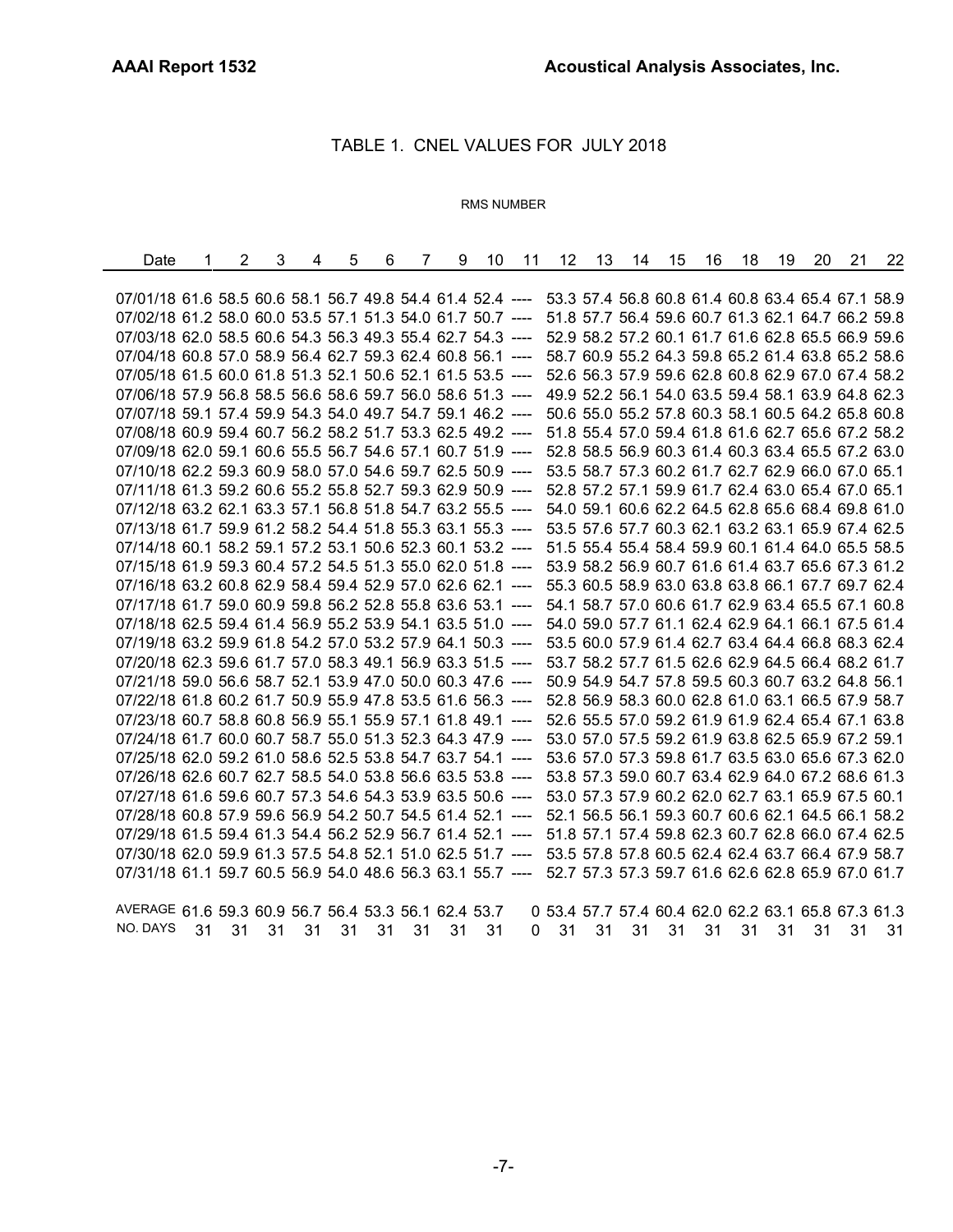# TABLE 2. CNEL VALUES FOR AUGUST 2018

#### RMS NUMBER

| Date                                                                                                         |  | $2 \quad 3$ | 4 |  |  | 5 6 7 9 10 11 12 13 14 15 16 18 19 20 21 22 |  |  |  |  |                                             |
|--------------------------------------------------------------------------------------------------------------|--|-------------|---|--|--|---------------------------------------------|--|--|--|--|---------------------------------------------|
| 08/01/18 62.2 60.7 62.2 58.5 54.5 52.1 55.2 62.7 51.1 ---- 53.6 57.3 58.5 60.8 63.3 65.9 64.1 66.7 68.4 60.3 |  |             |   |  |  |                                             |  |  |  |  |                                             |
| 08/02/18 62.6 60.7 62.2 57.1 56.9 52.7 53.9 63.1 51.1 ---- 54.0 58.1 58.5 61.6 63.3 62.4 64.5 67.2 68.9 59.6 |  |             |   |  |  |                                             |  |  |  |  |                                             |
| 08/03/18 62.0 60.0 61.3 55.6 56.3 50.2 52.8 64.2 55.2 ---- 53.6 57.2 57.8 60.2 62.3 63.3 63.2 66.6 68.0 58.3 |  |             |   |  |  |                                             |  |  |  |  |                                             |
| 08/04/18 60.1 58.0 59.7 56.7 53.5 48.5 50.5 59.9 50.3 ---- 51.4 55.1 56.1 58.0 60.5 59.2 60.8 64.3 65.7 60.7 |  |             |   |  |  |                                             |  |  |  |  |                                             |
| 08/05/18 61.0 59.3 60.9 55.9 54.0 45.4 52.4 61.4 49.2 ---- 52.5 55.6 57.3 59.1 61.8 61.0 62.5 65.5 66.9 58.2 |  |             |   |  |  |                                             |  |  |  |  |                                             |
| 08/06/18 61.7 59.5 61.4 56.3 54.2 59.2 51.1 61.4 53.0 ---- 52.8 55.9 58.0 59.4 63.3 61.0 63.1 66.4 68.0 56.7 |  |             |   |  |  |                                             |  |  |  |  |                                             |
| 08/07/18 60.8 58.5 60.0 56.0 54.8 51.6 53.6 62.4 54.1 ---- 52.9 56.5 56.3 59.1 60.9 62.4 62.0 65.0 66.6 58.9 |  |             |   |  |  |                                             |  |  |  |  |                                             |
| 08/08/18 61.8 60.4 61.2 53.1 56.2 52.3 53.6 62.7 51.7 ---- 53.0 57.3 57.7 60.1 62.7 61.9 63.1 66.1 67.5 62.3 |  |             |   |  |  |                                             |  |  |  |  |                                             |
| 08/09/18 62.1 60.5 62.0 55.6 55.5 49.0 52.6 64.2 50.4 ---- 54.1 56.7 58.3 59.4 63.0 63.8 62.8 66.7 68.0 57.9 |  |             |   |  |  |                                             |  |  |  |  |                                             |
| 08/10/18 61.3 59.6 61.1 53.4 57.0 55.6 56.9 62.7 47.7 ---- 53.1 57.3 57.4 59.7 62.1 62.6 62.9 65.8 67.5 63.5 |  |             |   |  |  |                                             |  |  |  |  |                                             |
| 08/11/18 59.0 58.9 59.5 55.5 55.4 55.7 54.3 56.5 45.5 ---- 50.7 54.2 57.4 57.9 61.8 56.1 60.9 64.0 65.6 59.4 |  |             |   |  |  |                                             |  |  |  |  |                                             |
| 08/12/18 61.1 58.7 59.9 55.8 55.1 48.9 55.0 61.9 47.7 ---- 51.6 56.8 56.3 59.3 61.1 61.1 62.9 65.1 66.9 60.0 |  |             |   |  |  |                                             |  |  |  |  |                                             |
| 08/13/18 62.1 60.0 61.2 58.3 58.0 57.5 56.7 62.6 54.7 ---- 53.1 57.9 57.7 60.7 62.1 61.8 63.6 66.1 67.4 64.2 |  |             |   |  |  |                                             |  |  |  |  |                                             |
| 08/14/18 61.5 59.5 61.3 58.1 56.5 52.1 55.3 64.3 52.3 ---- 53.1 57.9 57.8 60.4 62.2 63.4 63.0 65.9 67.2 62.3 |  |             |   |  |  |                                             |  |  |  |  |                                             |
| 08/15/18 62.8 60.8 62.4 54.9 56.6 51.9 52.3 62.7 53.4 ---- 54.1 58.1 59.0 61.0 63.4 61.8 64.4 66.8 68.3 59.6 |  |             |   |  |  |                                             |  |  |  |  |                                             |
| 08/16/18 62.5 60.3 62.0 55.8 57.9 50.8 53.6 63.9 53.1 ---- 53.9 58.4 58.4 61.1 62.9 63.4 64.2 66.8 68.2 59.5 |  |             |   |  |  |                                             |  |  |  |  |                                             |
| 08/17/18 62.5 60.2 62.3 59.6 56.3 52.7 55.4 63.1 51.3 ---- 54.2 57.2 58.9 60.3 63.3 62.6 63.6 66.8 68.1 61.3 |  |             |   |  |  |                                             |  |  |  |  |                                             |
| 08/18/18 59.3 57.4 59.5 53.2 53.9 50.5 55.4 58.5 56.1 ---- 50.3 54.7 55.8 57.9 60.4 58.0 61.1 64.3 65.8 61.7 |  |             |   |  |  |                                             |  |  |  |  |                                             |
| 08/19/18 60.6 58.7 60.4 53.5 55.6 47.9 54.3 61.7 50.4 ---- 51.9 55.8 56.9 59.0 61.7 61.1 62.1 65.4 66.9 59.6 |  |             |   |  |  |                                             |  |  |  |  |                                             |
| 08/20/18 61.8 59.6 61.3 55.9 56.3 55.6 54.6 63.3 49.7 ---- 53.4 57.1 58.5 59.9 62.5 62.4 63.3 66.4 67.6 62.7 |  |             |   |  |  |                                             |  |  |  |  |                                             |
| 08/21/18 62.0 60.0 62.0 54.4 57.9 51.7 56.1 63.5 45.4 ---- 52.8 58.4 58.4 61.1 62.9 63.1 63.8 66.9 68.3 61.5 |  |             |   |  |  |                                             |  |  |  |  |                                             |
| 08/22/18 61.4 58.8 60.1 54.4 56.0 51.7 52.7 63.2 52.5 ---- 53.1 57.3 56.7 59.7 61.3 62.5 63.1 65.4 66.9 58.9 |  |             |   |  |  |                                             |  |  |  |  |                                             |
| 08/23/18 62.2 59.2 60.6 56.8 55.8 50.7 58.2 63.1 51.3 ---- 52.6 58.0 57.3 60.0 62.2 62.6 63.3 65.8 67.4 61.3 |  |             |   |  |  |                                             |  |  |  |  |                                             |
| 08/24/18 62.1 59.3 61.0 55.8 56.7 57.5 52.5 63.1 46.9 ---- 52.0 57.9 57.6 60.6 62.5 62.6 63.2 66.0 67.5 59.6 |  |             |   |  |  |                                             |  |  |  |  |                                             |
| 08/25/18 58.6 58.0 57.6 56.3 54.9 55.3 51.6 59.9 56.1 ---- 47.8 54.6 55.9 57.1 59.3 59.5 58.6 63.6 64.3 57.1 |  |             |   |  |  |                                             |  |  |  |  |                                             |
| 08/26/18 60.7 58.2 59.9 53.7 55.5 48.2 53.5 62.0 49.5 ---- 51.4 0.0 56.4 59.3 60.9 61.6 62.4 64.8 66.5 59.0  |  |             |   |  |  |                                             |  |  |  |  |                                             |
| 08/27/18 61.8 58.9 60.9 54.6 55.2 49.1 51.3 62.9 50.6 ---- 53.0 0.0 57.3 61.0 61.9 62.3 64.0 65.5 67.2 57.1  |  |             |   |  |  |                                             |  |  |  |  |                                             |
| 08/28/18 61.4 58.7 60.6 55.9 55.5 48.4 55.0 62.6 48.8 ---- 52.5 0.0 56.8 60.2 61.2 62.3 62.8 65.1 66.6 57.5  |  |             |   |  |  |                                             |  |  |  |  |                                             |
| 08/29/18 62.5 60.6 62.2 56.6 55.0 53.2 58.7 62.0 46.4 ---- 54.0                                              |  |             |   |  |  |                                             |  |  |  |  | 0.0 58.7 61.0 62.9 61.6 63.9 66.8 68.0 62.9 |
| 08/30/18 61.7 60.1 60.2 56.0 54.2 49.9 55.6 63.1 53.6 ---- 53.7 0.0 57.5 60.7 61.5 62.8 63.2 65.7 67.0 59.3  |  |             |   |  |  |                                             |  |  |  |  |                                             |
| 08/31/18 61.7 59.1 61.0 54.6 55.3 50.8 54.4 62.8 51.8 ---- 52.1 0.0 57.8 60.1 62.5 62.4 63.3 65.9 67.5 59.0  |  |             |   |  |  |                                             |  |  |  |  |                                             |

| AVERAGE 61.6 59.5 61.0 56.0 55.9 53.1 54.6 62.6 51.9 0 52.8 56.1 57.6 60.0 62.2 62.2 63.0 65.9 67.3 60.4 |  |  |  |  |  |  |  |  |  |  |
|----------------------------------------------------------------------------------------------------------|--|--|--|--|--|--|--|--|--|--|
| NO. DAYS 31 31 31 31 31 31 31 31 31 31 0 31 31 31 31 31 31 31 31 31 31 31                                |  |  |  |  |  |  |  |  |  |  |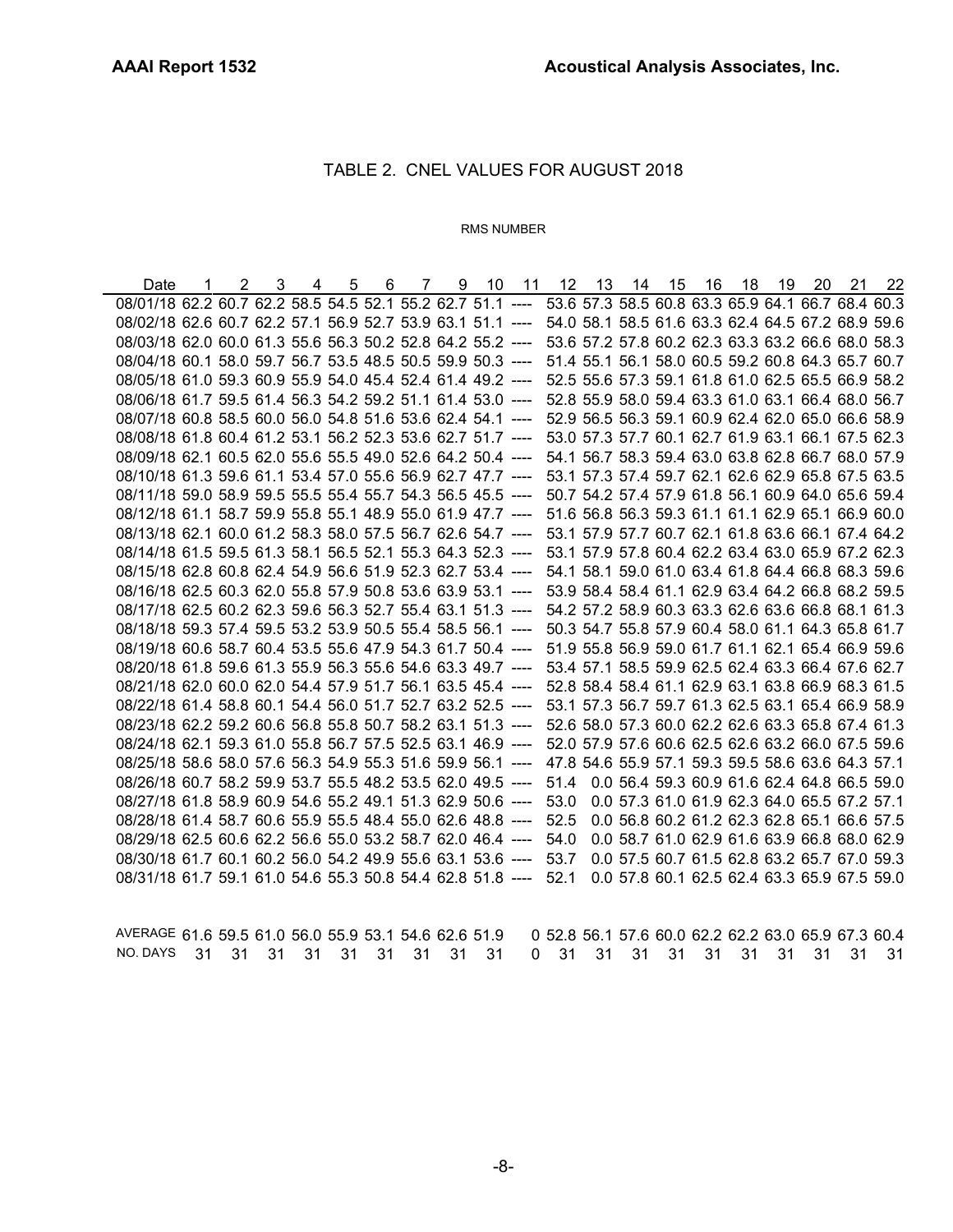# TABLE 3. CNEL VALUES FOR SEPTEMBER 2018

#### RMS NUMBER

| Date                                                                                                         | 1  | $\overline{2}$ | 3  | 4    | 5  | 6  | $\overline{7}$ | 9  | 10 | 11 | $12 \overline{ }$                                                                              | 13   | 14 | 15 | 16   | 18 | 19 | 20 | 21                                                | 22   |
|--------------------------------------------------------------------------------------------------------------|----|----------------|----|------|----|----|----------------|----|----|----|------------------------------------------------------------------------------------------------|------|----|----|------|----|----|----|---------------------------------------------------|------|
|                                                                                                              |    |                |    |      |    |    |                |    |    |    |                                                                                                |      |    |    |      |    |    |    |                                                   |      |
| 09/01/18 60.8 55.4 59.6 54.4 54.7 49.1 52.2 59.6 45.3 ---- 50.1 ---- 56.7 58.9 60.7 58.8 61.2 64.2 66.0 53.6 |    |                |    |      |    |    |                |    |    |    |                                                                                                |      |    |    |      |    |    |    |                                                   |      |
| 09/02/18 59.1 56.6 58.3 50.8 53.5 47.0 48.6 59.2 50.4 ---- 50.2 ---- 54.7 57.7 59.4 58.6 60.7 62.8 64.8 54.0 |    |                |    |      |    |    |                |    |    |    |                                                                                                |      |    |    |      |    |    |    |                                                   |      |
| 09/03/18 62.0 58.6 60.1 52.4 56.3 49.6 53.4 63.0 62.0 ---- 52.0 ---- 56.7 59.9 61.0 62.2 63.0 65.0 66.7 58.6 |    |                |    |      |    |    |                |    |    |    |                                                                                                |      |    |    |      |    |    |    |                                                   |      |
| 09/04/18 62.0 59.3 61.3 53.6 55.7 48.6 55.2 62.5 49.7 ---- 53.0 ---- 58.4 59.9 63.0 62.3 63.1 65.8 67.3 59.6 |    |                |    |      |    |    |                |    |    |    |                                                                                                |      |    |    |      |    |    |    |                                                   |      |
| 09/05/18 62.0 59.2 61.4 56.4 54.6 55.7 53.7 62.8 55.2 ---- 53.5 ---- 57.5 61.0 62.3 62.2 63.1 65.9 67.4 58.2 |    |                |    |      |    |    |                |    |    |    |                                                                                                |      |    |    |      |    |    |    |                                                   |      |
| 09/06/18 62.4 59.7 61.9 59.4 55.3 50.9 53.9 63.0 54.1 ---- 53.0 ---- 58.2 61.5 62.7 63.0 64.6 66.4 68.1 59.0 |    |                |    |      |    |    |                |    |    |    |                                                                                                |      |    |    |      |    |    |    |                                                   |      |
| 09/07/18 61.9 59.4 62.0 58.7 55.2 56.4 57.2 62.9 50.2 ----                                                   |    |                |    |      |    |    |                |    |    |    |                                                                                                |      |    |    |      |    |    |    | 52.1 ---- 58.3 60.4 63.2 62.8 63.6 66.3 68.0 62.9 |      |
| 09/08/18 59.0 56.8 59.0 53.1 50.2 49.6 51.6 59.3 44.0 ---- 47.4 ---- 55.4 57.3 60.2 59.7 59.1 63.5 64.9 56.8 |    |                |    |      |    |    |                |    |    |    |                                                                                                |      |    |    |      |    |    |    |                                                   |      |
| 09/09/18 61.2 59.2 60.5 57.3 54.6 46.8 53.2 61.1 48.9 ----                                                   |    |                |    |      |    |    |                |    |    |    |                                                                                                |      |    |    |      |    |    |    | 52.0 56.4 56.9 59.5 61.9 60.4 62.5 65.3 66.8 56.7 |      |
| 09/10/18 61.3 59.8 61.5 55.2 55.2 51.0 55.3 61.6 53.9 ---- 52.4 57.2 57.7 60.6 62.3 60.9 63.3 65.8 67.3 62.2 |    |                |    |      |    |    |                |    |    |    |                                                                                                |      |    |    |      |    |    |    |                                                   |      |
| 09/11/18 62.0 59.9 61.9 55.9 55.6 50.9 54.3 63.5 49.1 ----                                                   |    |                |    |      |    |    |                |    |    |    |                                                                                                |      |    |    |      |    |    |    | 53.1 58.4 58.1 60.4 62.8 62.4 63.3 66.1 67.5 60.2 |      |
| 09/12/18 62.6 60.2 61.9 55.8 57.9 54.3 54.8 62.5 50.0 ----                                                   |    |                |    |      |    |    |                |    |    |    |                                                                                                |      |    |    |      |    |    |    | 53.4 58.3 58.3 61.0 63.2 62.0 63.8 66.4 68.0 60.8 |      |
| 09/13/18 62.0 60.4 62.5 53.9 56.1 55.0 57.6 62.2 49.5 ----                                                   |    |                |    |      |    |    |                |    |    |    |                                                                                                |      |    |    |      |    |    |    | 53.6 57.1 58.7 60.2 63.6 61.8 63.2 66.6 67.9 62.5 |      |
| 09/14/18 61.7 60.3 62.0 55.3 55.8 55.7 57.7 62.3 51.7 ----                                                   |    |                |    |      |    |    |                |    |    |    |                                                                                                |      |    |    |      |    |    |    | 53.3 56.6 58.4 59.8 63.6 61.3 63.1 66.4 67.6 63.3 |      |
| 09/15/18 59.1 57.0 59.5 47.7 53.5 46.4 52.5 58.6 49.1 ----                                                   |    |                |    |      |    |    |                |    |    |    |                                                                                                |      |    |    |      |    |    |    | 49.1 53.9 56.1 57.4 61.0 57.5 59.2 64.0 65.0 58.0 |      |
| 09/16/18 60.5 59.1 60.1 52.8 53.9 47.7 55.5 61.6 47.5 ----                                                   |    |                |    |      |    |    |                |    |    |    |                                                                                                |      |    |    |      |    |    |    | 53.6 55.0 57.5 58.6 61.6 61.1 62.0 65.1 66.5 60.1 |      |
| 09/17/18 61.1 59.8 61.5 54.4 53.6 50.2 51.4 60.8 53.8 ----                                                   |    |                |    |      |    |    |                |    |    |    |                                                                                                |      |    |    |      |    |    |    | 52.5 56.3 58.0 59.3 62.5 59.9 62.5 65.8 66.8 56.7 |      |
| 09/18/18 62.3 60.0 61.2 56.9 55.9 52.1 56.5 62.6 53.9 ----                                                   |    |                |    |      |    |    |                |    |    |    |                                                                                                |      |    |    |      |    |    |    | 55.1 58.5 57.7 60.2 62.2 61.5 63.4 65.8 67.2 60.2 |      |
| 09/19/18 61.6 59.7 61.2 56.7 53.1 51.6 56.7 63.8 48.9 ----                                                   |    |                |    |      |    |    |                |    |    |    |                                                                                                |      |    |    |      |    |    |    | 53.1 57.1 57.7 60.1 62.3 61.9 63.1 65.7 67.2 59.6 |      |
| 09/20/18 62.1 60.4 61.7 56.7 57.3 53.9 54.7 64.0 52.2 ----                                                   |    |                |    |      |    |    |                |    |    |    |                                                                                                |      |    |    |      |    |    |    | 53.9 57.6 58.0 61.3 62.8 62.8 64.3 66.2 68.1 59.1 |      |
| 09/21/18 61.6 60.1 61.2 56.0 55.5 52.3 53.2 63.1 50.1 ----                                                   |    |                |    |      |    |    |                |    |    |    |                                                                                                |      |    |    |      |    |    |    | 53.0 57.7 57.6 60.3 62.6 63.2 63.4 66.0 67.4 59.8 |      |
| 09/22/18 59.5 54.7 59.6 55.7 51.6 51.3 55.0 59.0 45.3 ----                                                   |    |                |    |      |    |    |                |    |    |    |                                                                                                |      |    |    |      |    |    |    | 49.1 53.8 56.1 57.7 61.7 59.1 60.2 63.2 65.3 61.5 |      |
| 09/23/18 62.1 59.7 61.1 58.3 54.0 51.4 55.7 61.8 50.8 ----                                                   |    |                |    |      |    |    |                |    |    |    |                                                                                                |      |    |    |      |    |    |    | 53.7 57.6 57.4 60.5 62.2 61.0 63.5 65.8 67.5 61.6 |      |
| 09/24/18 62.5 60.3 62.2 53.7 56.5 43.9 50.0 62.7 49.9 ----                                                   |    |                |    |      |    |    |                |    |    |    |                                                                                                |      |    |    |      |    |    |    | 54.6 58.7 58.5 61.0 63.7 62.3 64.0 66.6 68.0 56.4 |      |
| 09/25/18 58.1 60.0 61.5 56.6 54.9 52.0 53.1 63.3 48.5 ----                                                   |    |                |    |      |    |    |                |    |    |    |                                                                                                |      |    |    |      |    |    |    | 52.9 57.0 57.7 60.6 58.9 62.3 63.2 66.1 67.5 59.5 |      |
| 09/26/18 ----                                                                                                |    |                |    |      |    |    |                |    |    |    | 59.7 62.0 58.6 52.7 50.2 52.8 62.6 54.0 ---- 54.2 56.7 58.1 60.1 63.8 62.5 63.3 65.9 67.3 58.1 |      |    |    |      |    |    |    |                                                   |      |
| $09/27/18$ ----                                                                                              |    |                |    |      |    |    |                |    |    |    | 60.7 62.8 59.5 57.3 50.9 57.7 64.0 53.6 ---- 54.7 57.6 58.6 60.3 63.5 63.5 64.7 66.2 68.0 61.7 |      |    |    |      |    |    |    |                                                   |      |
| $09/28/18$ ----                                                                                              |    |                |    |      |    |    |                |    |    |    | 60.5 61.9 54.9 55.2 50.3 52.9 63.0 59.8 ---- 52.1 57.1 58.2 60.8 63.4 63.6 63.6 66.7 67.8 58.0 |      |    |    |      |    |    |    |                                                   |      |
| 09/29/18 ---- 58.1 59.5 52.8 55.1 51.4 55.4 60.6 47.3 ---- 50.4 55.8 56.1 58.7 60.8 61.7 61.2 64.3 65.5 58.2 |    |                |    |      |    |    |                |    |    |    |                                                                                                |      |    |    |      |    |    |    |                                                   |      |
| 09/30/18 ---- 59.2 60.4 55.2 53.5 50.1 55.5 61.9 48.6 --- 51.7 56.6 56.7 59.4 0.0 61.2 62.1 65.3 66.7 61.1   |    |                |    |      |    |    |                |    |    |    |                                                                                                |      |    |    |      |    |    |    |                                                   |      |
|                                                                                                              |    |                |    |      |    |    |                |    |    |    |                                                                                                |      |    |    |      |    |    |    |                                                   |      |
| AVERAGE 61.4 59.3 61.2 56.0 55.1 51.8 54.8 62.2 53.1                                                         |    |                |    |      |    |    |                |    |    |    | 0 52.7 57.0 57.6 60.0 62.2 61.7 62.9 65.6 67.1 59.9                                            |      |    |    |      |    |    |    |                                                   |      |
| NO. DAYS                                                                                                     | 25 | 30             | 30 | - 30 | 30 | 30 | 30             | 30 | 30 |    | 30<br>0.                                                                                       | - 22 | 30 | 30 | - 30 | 30 | 30 | 30 | 30                                                | - 30 |
|                                                                                                              |    |                |    |      |    |    |                |    |    |    |                                                                                                |      |    |    |      |    |    |    |                                                   |      |
| QTR. AVG. 61.5 59.3 61.0 56.2 55.8 52.7 55.2 62.3 52.9                                                       |    |                |    |      |    |    |                |    |    |    | 0 52.9 56.9 57.5 60.0 62.1 61.9 63.0 65.7 67.2 60.5                                            |      |    |    |      |    |    |    |                                                   |      |
| NO. DAYS                                                                                                     | 87 | 92             | 92 | 92   | 92 | 92 | 92             | 92 | 92 | 0  | 92                                                                                             | 84   | 92 | 92 | 92   | 92 | 92 | 92 | 92                                                | - 92 |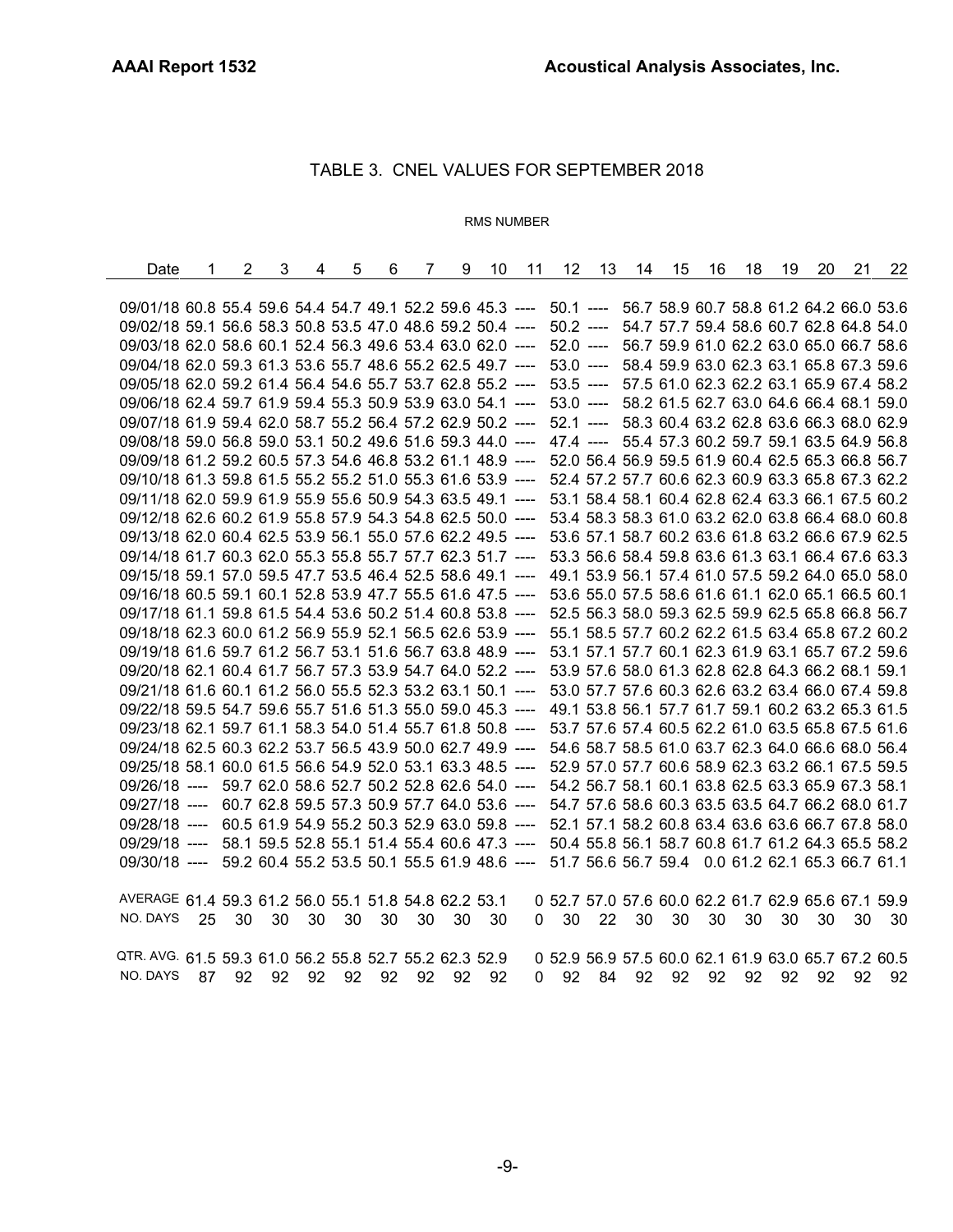| Site           | 4th Quarter | 1st Quarter | 2nd Quarter | 3rd Quarter | 4 Quarter |
|----------------|-------------|-------------|-------------|-------------|-----------|
| No.            | 2017        | 2018        | 2018        | 2018        | Average   |
|                |             |             |             |             |           |
| 1              | 60.6        | 61.4        | 62.2        | 61.5        | 61.4      |
| $\overline{2}$ | 58.8        | 59.2        | 59.8        | 59.3        | 59.3      |
| 3              | 59.9        | 60.4        | 61.3        | 61.0        | 60.7      |
| 4              | 57.1        | 57.3        | 57.2        | 56.2        | 57.0      |
| 5              | 58.0        | 57.9        | 57.0        | 55.8        | 57.3      |
| 6              | 54.5        | 55.6        | 54.2        | 52.7        | 54.4      |
| 7              | 55.2        | 55.2        | 56.0        | 55.2        | 55.4      |
| 9              | 61.0        | 61.7        | 62.5        | 62.3        | 61.9      |
| 10             | 52.8        | 52.4        | 56.1        | 52.9        | 53.8      |
| 11             | 51.4        | 52.7        | 51.9        |             | 52.0      |
| 12             | 53.3        | 54.2        | 54.2        | 52.9        | 53.7      |
| 13             | 56.3        | 57.4        | 58.3        | 56.9        | 57.3      |
| 14             | 56.5        | 57.4        | 58.4        | 57.5        | 57.5      |
| 15             | 58.5        | 59.5        | 60.5        | 60.0        | 59.7      |
| 16             | 61.1        | 61.7        | 62.7        | 62.1        | 61.9      |
| 18             | 60.6        | 61.5        | 62.1        | 61.9        | 61.6      |
| 19             | 61.6        | 62.3        | 63.4        | 63.0        | 62.6      |
| 20             | 64.5        | 65.0        | 65.9        | 65.7        | 65.3      |
| 21             | 65.8        | 66.5        | 67.5        | 67.2        | 66.8      |
| 22             | 59.9        | 60.6        | 60.9        | 60.5        | 60.5      |

# **TABLE 4. AVERAGE CNEL VALUES**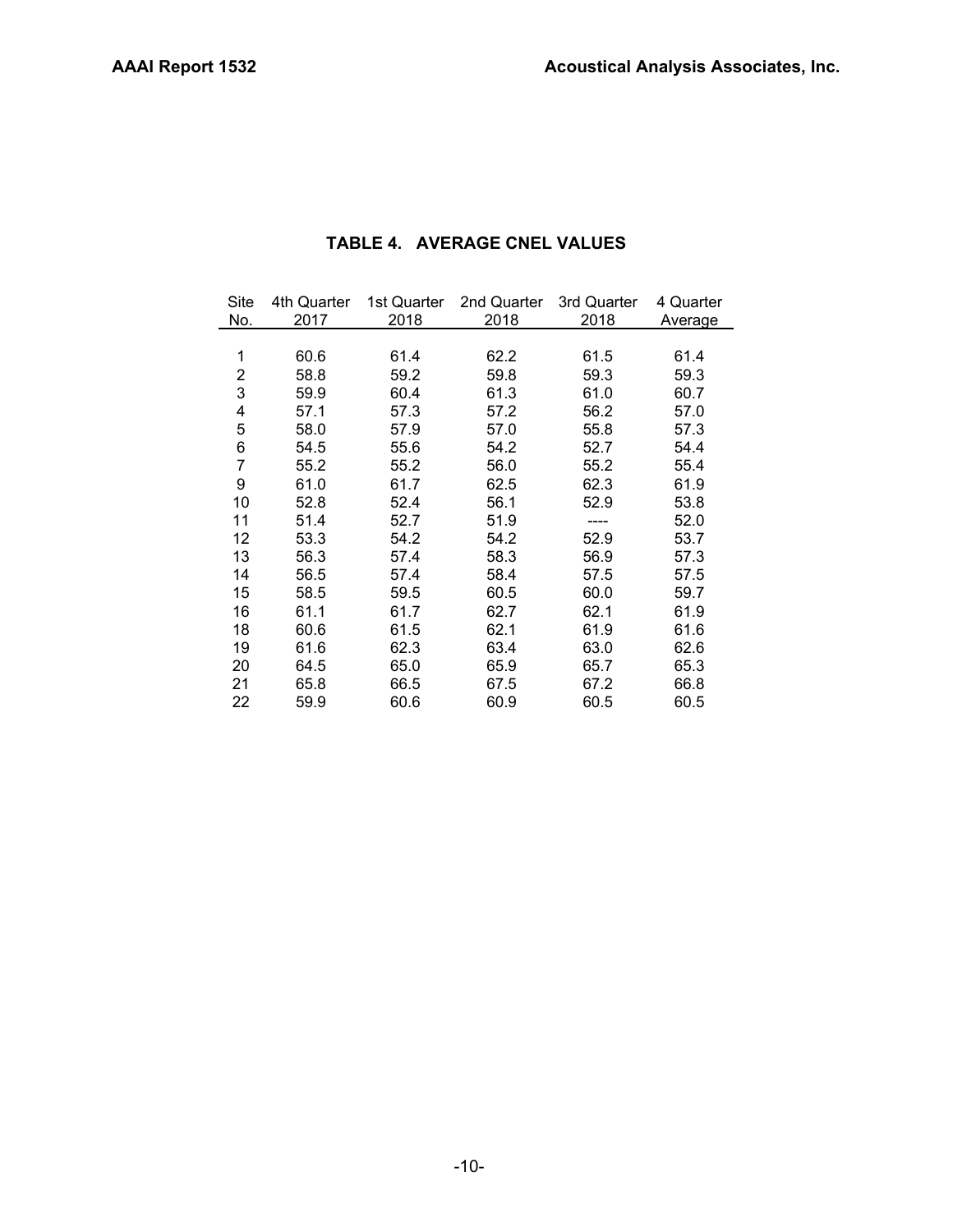| Table 5. | WEEKLY SCHEDULED AIR CARRIER AND AIR TAXI  |
|----------|--------------------------------------------|
|          | <b>FLIGHTS FOR THE SECOND QUARTER 2018</b> |

| AIRCRAFT<br><b>DAY</b><br><b>EVENING</b><br><b>NIGHT</b><br><b>TOTAL</b> | AS EMB175<br><b>DEP</b><br>26<br>6<br>0<br>32                  | <b>ARR</b><br>26<br>6<br>0<br>32            | <b>AS B7377</b><br><b>DEP</b><br>0<br>$\overline{c}$<br>0<br>$\overline{2}$ | SCHEDULE IN EFFECT FROM<br><b>ARR</b><br>0<br>$\overline{c}$<br>0<br>2   | AS CRJ7<br><b>DEP</b><br>0<br>$\mathbf 0$<br>0<br>$\Omega$          | 7/1/18<br><b>ARR</b><br>0<br>$\mathbf 0$<br>0<br>0 | to<br><b>AS B7378</b><br><b>DEP</b><br>6<br>$\mathbf 0$<br>0<br>6 | 7/7/18<br><b>ARR</b><br>1<br>5<br>0<br>6      | 7 DAYS<br>AS B7379<br><b>DEP</b><br>19<br>0<br>0<br>19             | <b>ARR</b><br>12<br>$\overline{7}$<br>0<br>19            |
|--------------------------------------------------------------------------|----------------------------------------------------------------|---------------------------------------------|-----------------------------------------------------------------------------|--------------------------------------------------------------------------|---------------------------------------------------------------------|----------------------------------------------------|-------------------------------------------------------------------|-----------------------------------------------|--------------------------------------------------------------------|----------------------------------------------------------|
| DAY.<br><b>EVENING</b><br><b>NIGHT</b><br><b>TOTAL</b>                   | <b>AS A320</b><br><b>DEP</b><br>0<br>0<br>0<br>0               | <b>ARR</b><br>0<br>0<br>0<br>0              | US CRJ9<br><b>DEP</b><br>20<br>0<br>$\overline{7}$<br>27                    | SCHEDULE IN EFFECT FROM<br><b>ARR</b><br>20<br>$\overline{7}$<br>0<br>27 | 0.00<br>0.00<br>0<br>0<br>0<br>0                                    | 7/1/18<br>0.00<br>0<br>0<br>0<br>0                 | to<br><b>WN B7379</b><br><b>DEP</b><br>294<br>67<br>0<br>361      | 7/7/18<br><b>ARR</b><br>270<br>91<br>0<br>361 | <b>WN B7377</b><br><b>DEP</b><br>9<br>0<br>0<br>9                  | <b>ARR</b><br>$\overline{c}$<br>$\overline{7}$<br>0<br>9 |
| DAY.<br><b>EVENING</b><br><b>NIGHT</b><br><b>TOTAL</b>                   | <b>WN B7378</b><br><b>DEP</b><br>9<br>0<br>0<br>9              | <b>ARR</b><br>2<br>$\overline{7}$<br>0<br>9 | <b>UA A320</b><br><b>DEP</b><br>0<br>0<br>0<br>0                            | SCHEDULE IN EFFECT FROM<br><b>ARR</b><br>0<br>0<br>0<br>0                | <b>UA A319</b><br><b>DEP</b><br>0<br>0<br>$\mathbf 0$<br>0          | 7/1/18<br><b>ARR</b><br>0<br>0<br>0<br>0           | to<br>UA RJ<br><b>DEP</b><br>6<br>6<br>0<br>12                    | 7/7/18<br><b>ARR</b><br>0<br>12<br>0<br>12    | UA CRJ7<br><b>DEP</b><br>21<br>0<br>0<br>21                        | <b>ARR</b><br>14<br>$\overline{7}$<br>0<br>21            |
| <b>DAY</b><br><b>EVENING</b><br><b>NIGHT</b><br><b>TOTAL</b>             | <b>FE A300</b><br><b>DEP</b><br>$\overline{c}$<br>9<br>0<br>11 | <b>ARR</b><br>7<br>0<br>4<br>11             | <b>FE A310</b><br><b>DEP</b><br>0<br>0<br>0<br>0                            | SCHEDULE IN EFFECT FROM<br><b>ARR</b><br>0<br>0<br>0<br>0                | <b>UPS A300</b><br><b>DEP</b><br>3<br>5<br>$\mathbf 0$<br>8         | 7/1/18<br><b>ARR</b><br>4<br>0<br>4<br>8           | to<br><b>DL E175</b><br><b>DEP</b><br>20<br>0<br>0<br>20          | 7/7/18<br><b>ARR</b><br>13<br>7<br>0<br>20    | DL CRJ<br><b>DEP</b><br>0<br>0<br>0<br>0                           | <b>ARR</b><br>0<br>0<br>0<br>0                           |
| DAY.<br><b>EVENING</b><br><b>NIGHT</b><br><b>TOTAL</b>                   | DL CRJ7<br><b>DEP</b><br>0<br>0<br>0<br>0                      | <b>ARR</b><br>0<br>0<br>0<br>0              | DL CRJ9<br><b>DEP</b><br>0<br>0<br>0<br>0                                   | SCHEDULE IN EFFECT FROM<br><b>ARR</b><br>0<br>0<br>0<br>0                | B6 A320<br><b>DEP</b><br>0<br>$\overline{7}$<br>0<br>$\overline{7}$ | 7/1/18<br><b>ARR</b><br>0<br>7<br>0<br>7           | to<br>0.00<br><b>DEP</b><br>14<br>0<br>0<br>14                    | 7/7/18<br>ARR<br>14<br>0<br>0<br>14           | 0.00<br>0.00<br>0<br>0<br>0<br>0                                   | 0.00<br>0<br>0<br>0<br>0                                 |
| DAY<br><b>EVENING</b><br><b>NIGHT</b><br><b>TOTAL</b>                    | 0.00<br>0.00<br>0<br>0<br>0<br>0                               | 0.00<br>U<br>0<br>0<br>0                    | 0.00<br>0.00<br>0<br>0<br>0<br>0                                            | SCHEDULE IN EFFECT FROM<br>0.00<br>O<br>0<br>0<br>0                      | 0.00<br>0.00<br>0<br>0<br>0<br>0                                    | 7/1/18<br>0.00<br>U<br>0<br>0<br>0                 | to<br>0.00<br>0.00<br>0<br>0<br>0<br>0                            | 7/7/18<br>0.00<br>U<br>0<br>0<br>0            | 0.00<br>0.00<br>0<br>0<br>0<br>0                                   | 0.00<br>U<br>0<br>0<br>0                                 |
| <b>DAY</b><br><b>EVENING</b><br><b>NIGHT</b><br><b>TOTAL</b>             | 0.00<br>0.00<br>0<br>0<br>0<br>0                               | 0.00<br>0<br>$\pmb{0}$<br>0<br>$\mathbf 0$  | 0.00<br>0.00<br>0<br>0<br>0<br>0                                            | SCHEDULE IN EFFECT FROM<br>0.00<br>0<br>0<br>0<br>0                      | 0.00<br>0.00<br>0<br>0<br>0<br>0                                    | 7/1/18<br>0.00<br>0<br>0<br>0<br>0                 | to                                                                | 7/7/18                                        | <b>TOTALS</b><br><b>DEP</b><br>449<br>102<br>$\overline{7}$<br>558 | <b>ARR</b><br>385<br>165<br>8<br>558                     |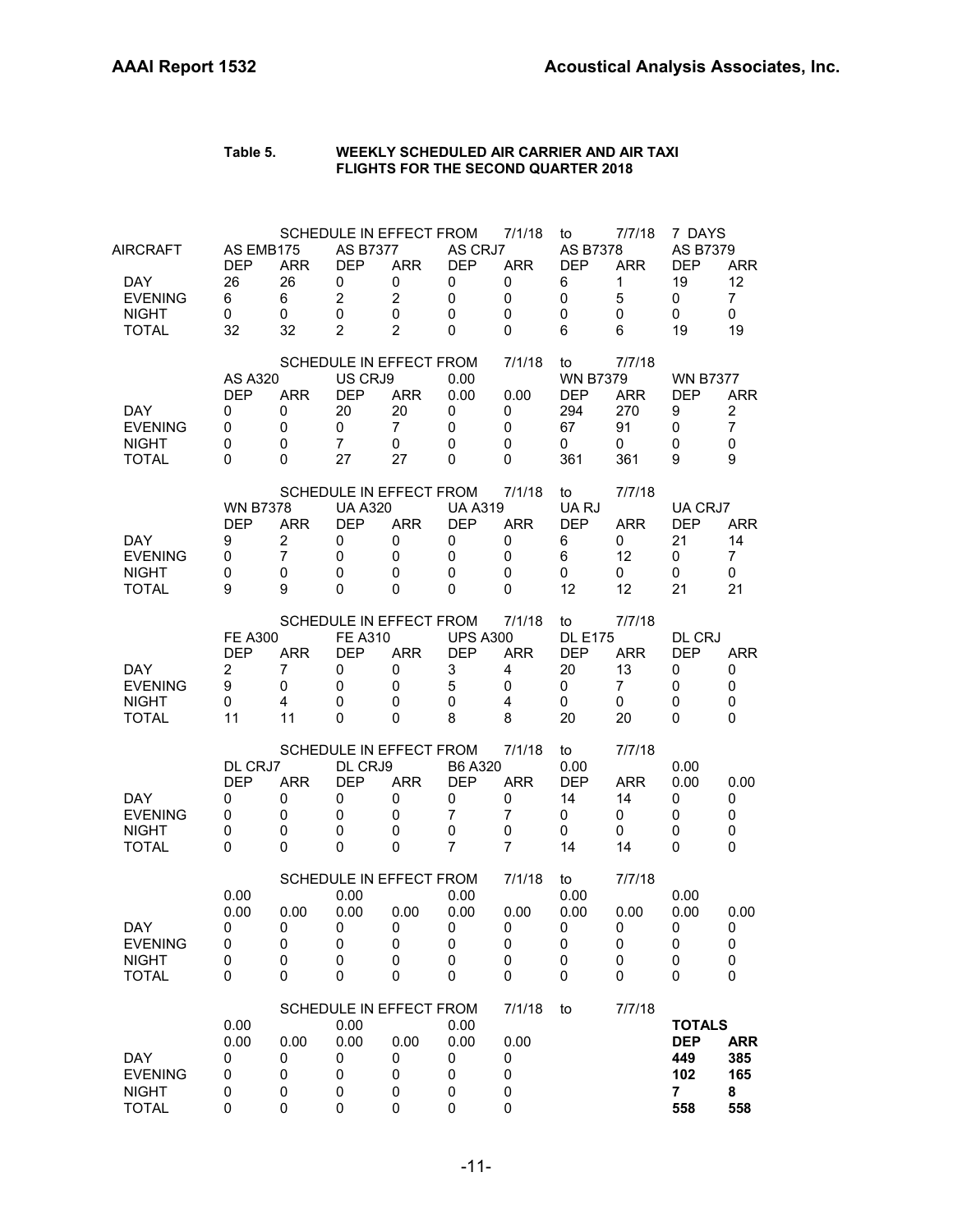| AIRCRAFT                                                     | AS EMB175<br><b>DEP</b>                                        | <b>ARR</b>                                   | <b>AS B7377</b><br><b>DEP</b>                            | SCHEDULE IN EFFECT FROM<br><b>ARR</b>                                    | AS CRJ7<br><b>DEP</b>                                               | 7/8/18<br><b>ARR</b>                                               | to<br>AS B7378<br><b>DEP</b>                                 | 8/7/18<br><b>ARR</b>                          | 31 DAYS<br>AS B7379<br><b>DEP</b>                                  | <b>ARR</b>                                               |
|--------------------------------------------------------------|----------------------------------------------------------------|----------------------------------------------|----------------------------------------------------------|--------------------------------------------------------------------------|---------------------------------------------------------------------|--------------------------------------------------------------------|--------------------------------------------------------------|-----------------------------------------------|--------------------------------------------------------------------|----------------------------------------------------------|
| <b>DAY</b><br><b>EVENING</b><br><b>NIGHT</b><br><b>TOTAL</b> | 26<br>6<br>0<br>32                                             | 26<br>6<br>0<br>32                           | 0<br>$\overline{c}$<br>$\mathbf 0$<br>$\overline{2}$     | 0<br>$\overline{c}$<br>0<br>$\overline{2}$                               | 0<br>0<br>0<br>$\Omega$                                             | 0<br>0<br>$\mathbf 0$<br>0                                         | 6<br>$\mathbf 0$<br>0<br>6                                   | 1<br>5<br>0<br>6                              | 19<br>0<br>0<br>19                                                 | 12<br>$\overline{7}$<br>0<br>19                          |
| DAY.<br><b>EVENING</b><br><b>NIGHT</b><br><b>TOTAL</b>       | <b>AS A320</b><br><b>DEP</b><br>0<br>0<br>0<br>0               | <b>ARR</b><br>0<br>0<br>0<br>0               | US CRJ9<br><b>DEP</b><br>20<br>0<br>$\overline{7}$<br>27 | SCHEDULE IN EFFECT FROM<br><b>ARR</b><br>20<br>$\overline{7}$<br>0<br>27 | 0.00<br>0.00<br>0<br>0<br>0<br>0                                    | 7/8/18<br>0.00<br>0<br>0<br>0<br>0                                 | to<br><b>WN B7379</b><br><b>DEP</b><br>294<br>67<br>0<br>361 | 8/7/18<br><b>ARR</b><br>270<br>91<br>0<br>361 | <b>WN B7377</b><br><b>DEP</b><br>9<br>0<br>0<br>9                  | <b>ARR</b><br>$\overline{c}$<br>$\overline{7}$<br>0<br>9 |
| DAY.<br><b>EVENING</b><br><b>NIGHT</b><br><b>TOTAL</b>       | <b>WN B7378</b><br><b>DEP</b><br>9<br>0<br>0<br>9              | <b>ARR</b><br>$\overline{2}$<br>7<br>0<br>9  | <b>UA A320</b><br><b>DEP</b><br>0<br>0<br>0<br>0         | SCHEDULE IN EFFECT FROM<br><b>ARR</b><br>0<br>0<br>0<br>0                | <b>UA A319</b><br><b>DEP</b><br>0<br>0<br>0<br>0                    | 7/8/18<br><b>ARR</b><br>0<br>0<br>0<br>0                           | to<br>UA RJ<br><b>DEP</b><br>6<br>6<br>0<br>12               | 8/7/18<br><b>ARR</b><br>0<br>12<br>0<br>12    | UA CRJ7<br><b>DEP</b><br>21<br>0<br>0<br>21                        | <b>ARR</b><br>14<br>7<br>0<br>21                         |
| <b>DAY</b><br><b>EVENING</b><br><b>NIGHT</b><br>TOTAL        | <b>FE A300</b><br><b>DEP</b><br>$\overline{c}$<br>9<br>0<br>11 | <b>ARR</b><br>7<br>0<br>$\overline{4}$<br>11 | <b>FE A310</b><br><b>DEP</b><br>0<br>0<br>0<br>0         | SCHEDULE IN EFFECT FROM<br><b>ARR</b><br>0<br>0<br>0<br>0                | <b>UPS A300</b><br><b>DEP</b><br>3<br>5<br>0<br>8                   | 7/8/18<br><b>ARR</b><br>4<br>0<br>$\overline{4}$<br>8              | to<br><b>DL E175</b><br><b>DEP</b><br>27<br>0<br>0<br>27     | 8/7/18<br><b>ARR</b><br>20<br>7<br>0<br>27    | DL CRJ<br><b>DEP</b><br>0<br>0<br>0<br>0                           | <b>ARR</b><br>0<br>0<br>0<br>0                           |
| DAY.<br><b>EVENING</b><br><b>NIGHT</b><br><b>TOTAL</b>       | DL CRJ7<br><b>DEP</b><br>0<br>0<br>0<br>0                      | <b>ARR</b><br>0<br>0<br>$\mathbf 0$<br>0     | DL CRJ9<br><b>DEP</b><br>0<br>0<br>0<br>0                | SCHEDULE IN EFFECT FROM<br><b>ARR</b><br>0<br>0<br>0<br>0                | B6 A320<br><b>DEP</b><br>0<br>$\overline{7}$<br>0<br>$\overline{7}$ | 7/8/18<br><b>ARR</b><br>0<br>$\overline{7}$<br>0<br>$\overline{7}$ | to<br>0.00<br><b>DEP</b><br>14<br>0<br>0<br>14               | 8/7/18<br>ARR<br>14<br>0<br>0<br>14           | 0.00<br>0.00<br>0<br>0<br>0<br>0                                   | 0.00<br>0<br>0<br>0<br>0                                 |
| DAY<br><b>EVENING</b><br><b>NIGHT</b><br><b>TOTAL</b>        | 0.00<br>0.00<br>0<br>0<br>0<br>0                               | 0.00<br>U<br>$\pmb{0}$<br>0<br>$\mathbf 0$   | 0.00<br>0.00<br>0<br>0<br>0<br>0                         | SCHEDULE IN EFFECT FROM<br>0.00<br>0<br>0<br>0<br>0                      | 0.00<br>0.00<br>0<br>0<br>0<br>$\mathbf 0$                          | 7/8/18<br>0.00<br>0<br>$\pmb{0}$<br>0<br>0                         | to<br>0.00<br>0.00<br>0<br>$\pmb{0}$<br>0<br>0               | 8/7/18<br>0.00<br>0<br>0<br>0<br>0            | 0.00<br>0.00<br>0<br>0<br>0<br>0                                   | 0.00<br>U<br>$\pmb{0}$<br>0<br>0                         |
| <b>DAY</b><br><b>EVENING</b><br><b>NIGHT</b><br><b>TOTAL</b> | 0.00<br>0.00<br>0<br>0<br>0<br>0                               | 0.00<br>0<br>$\pmb{0}$<br>0<br>$\mathbf 0$   | 0.00<br>0.00<br>0<br>0<br>0<br>0                         | SCHEDULE IN EFFECT FROM<br>0.00<br>0<br>0<br>0<br>0                      | 0.00<br>0.00<br>0<br>0<br>0<br>0                                    | 7/8/18<br>0.00<br>0<br>0<br>0<br>0                                 | to                                                           | 8/7/18                                        | <b>TOTALS</b><br><b>DEP</b><br>456<br>102<br>$\overline{7}$<br>565 | <b>ARR</b><br>392<br>165<br>8<br>565                     |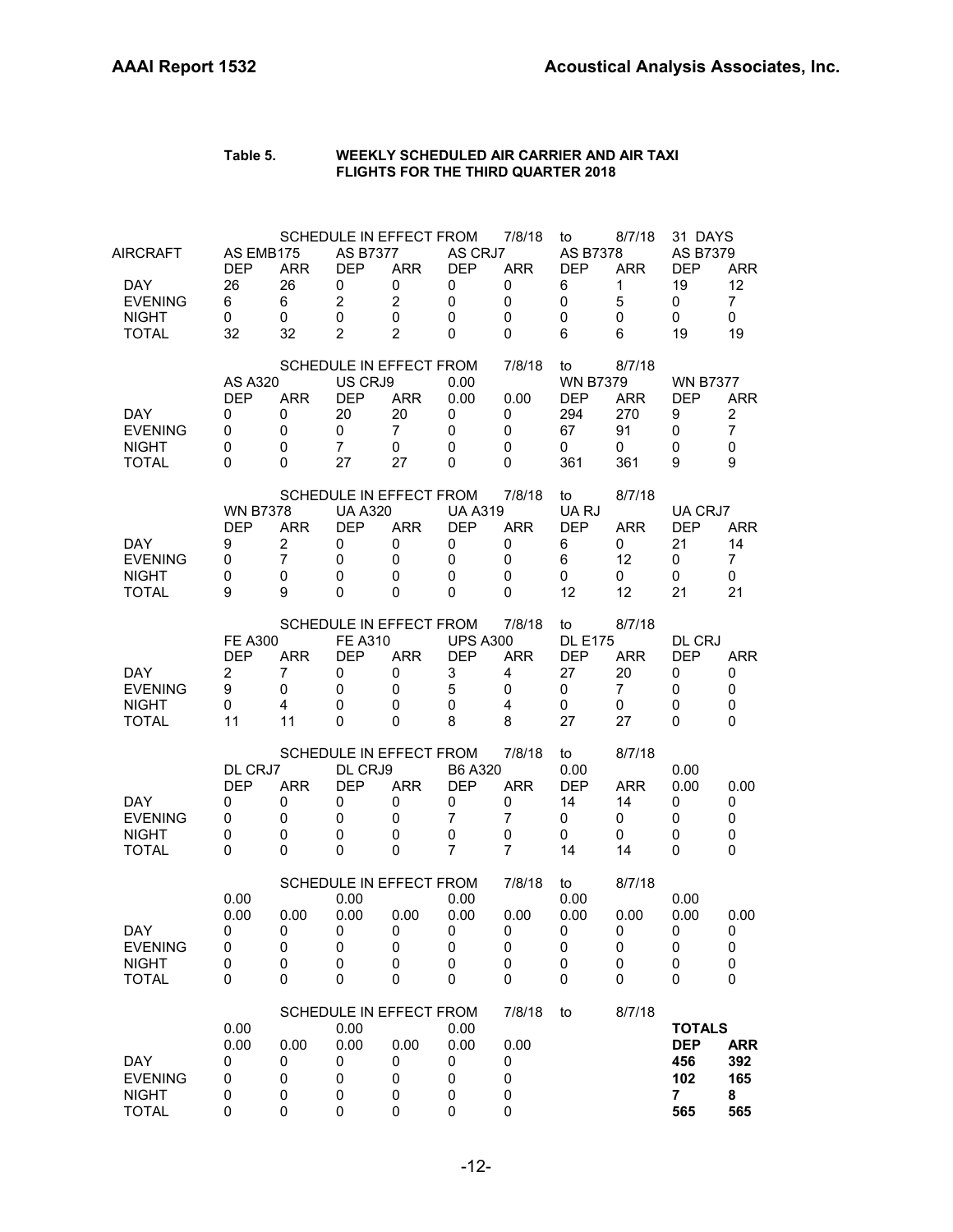| Table 5. | WEEKLY SCHEDULED AIR CARRIER AND AIR TAXI |
|----------|-------------------------------------------|
|          | <b>FLIGHTS FOR THE THIRD QUARTER 2018</b> |

| AIRCRAFT<br><b>DAY</b><br><b>EVENING</b><br><b>NIGHT</b><br><b>TOTAL</b> | AS EMB175<br><b>DEP</b><br>26<br>6<br>0<br>32                  | <b>ARR</b><br>26<br>6<br>0<br>32         | SCHEDULE IN EFFECT FROM<br><b>AS B7377</b><br><b>DEP</b><br>0<br>$\overline{c}$<br>0<br>$\overline{2}$ | <b>ARR</b><br>0<br>$\overline{2}$<br>0<br>$\overline{2}$ | AS CRJ7<br><b>DEP</b><br>0<br>$\mathbf 0$<br>0<br>0                 | 8/8/18<br><b>ARR</b><br>0<br>0<br>$\mathbf 0$<br>0                 | to<br><b>AS B7378</b><br><b>DEP</b><br>6<br>0<br>0<br>6      | <b>ARR</b><br>1<br>5<br>$\mathbf 0$<br>6      | 8/19/18 12 DAYS<br>AS B7379<br><b>DEP</b><br>19<br>0<br>0<br>19           | <b>ARR</b><br>12<br>$\overline{7}$<br>0<br>19          |
|--------------------------------------------------------------------------|----------------------------------------------------------------|------------------------------------------|--------------------------------------------------------------------------------------------------------|----------------------------------------------------------|---------------------------------------------------------------------|--------------------------------------------------------------------|--------------------------------------------------------------|-----------------------------------------------|---------------------------------------------------------------------------|--------------------------------------------------------|
| <b>DAY</b><br><b>EVENING</b><br><b>NIGHT</b><br><b>TOTAL</b>             | <b>AS A320</b><br><b>DEP</b><br>0<br>0<br>0<br>0               | <b>ARR</b><br>0<br>0<br>0<br>0           | SCHEDULE IN EFFECT FROM<br>US CRJ9<br><b>DEP</b><br>20<br>0<br>$\overline{7}$<br>27                    | <b>ARR</b><br>20<br>$\overline{7}$<br>0<br>27            | 0.00<br>0.00<br>0<br>0<br>0<br>0                                    | 8/8/18<br>0.00<br>0<br>0<br>0<br>0                                 | to<br><b>WN B7379</b><br><b>DEP</b><br>300<br>63<br>0<br>363 | 8/19/18<br>ARR<br>265<br>98<br>0<br>363       | <b>WN B7377</b><br><b>DEP</b><br>1<br>$\mathbf{1}$<br>0<br>$\overline{2}$ | <b>ARR</b><br>1<br>$\mathbf{1}$<br>0<br>$\overline{2}$ |
| <b>DAY</b><br><b>EVENING</b><br><b>NIGHT</b><br><b>TOTAL</b>             | <b>WN B7378</b><br><b>DEP</b><br>1<br>1<br>0<br>$\overline{2}$ | <b>ARR</b><br>1<br>1<br>0<br>2           | SCHEDULE IN EFFECT FROM<br><b>UA A320</b><br><b>DEP</b><br>0<br>0<br>0<br>0                            | <b>ARR</b><br>0<br>0<br>0<br>0                           | <b>UA A319</b><br><b>DEP</b><br>0<br>$\mathbf 0$<br>0<br>$\Omega$   | 8/8/18<br><b>ARR</b><br>0<br>$\mathbf 0$<br>0<br>0                 | to<br>UA RJ<br><b>DEP</b><br>6<br>6<br>0<br>12               | 8/19/18<br><b>ARR</b><br>0<br>12<br>0<br>12   | UA CRJ7<br><b>DEP</b><br>21<br>0<br>0<br>21                               | ARR<br>14<br>$\overline{7}$<br>0<br>21                 |
| <b>DAY</b><br><b>EVENING</b><br><b>NIGHT</b><br><b>TOTAL</b>             | <b>FE A300</b><br><b>DEP</b><br>$\overline{c}$<br>9<br>0<br>11 | <b>ARR</b><br>7<br>0<br>4<br>11          | <b>SCHEDULE IN EFFECT FROM</b><br><b>FE A310</b><br><b>DEP</b><br>0<br>0<br>0<br>0                     | <b>ARR</b><br>0<br>0<br>0<br>0                           | <b>UPS A300</b><br><b>DEP</b><br>3<br>5<br>$\mathbf 0$<br>8         | 8/8/18<br><b>ARR</b><br>$\overline{4}$<br>0<br>4<br>8              | to<br><b>DL E175</b><br><b>DEP</b><br>27<br>0<br>0<br>27     | 8/19/18<br><b>ARR</b><br>20<br>7<br>0<br>27   | DL CRJ<br><b>DEP</b><br>0<br>0<br>0<br>0                                  | <b>ARR</b><br>0<br>0<br>0<br>0                         |
| DAY.<br><b>EVENING</b><br><b>NIGHT</b><br><b>TOTAL</b>                   | DL CRJ7<br><b>DEP</b><br>0<br>0<br>0<br>0                      | <b>ARR</b><br>0<br>0<br>0<br>0           | SCHEDULE IN EFFECT FROM<br>DL CRJ9<br><b>DEP</b><br>0<br>0<br>0<br>0                                   | <b>ARR</b><br>0<br>0<br>0<br>$\mathbf 0$                 | B6 A320<br><b>DEP</b><br>0<br>$\overline{7}$<br>0<br>$\overline{7}$ | 8/8/18<br><b>ARR</b><br>0<br>$\overline{7}$<br>0<br>$\overline{7}$ | to<br>0.00<br><b>DEP</b><br>14<br>0<br>0<br>14               | 8/19/18<br><b>ARR</b><br>14<br>0<br>0<br>14   | 0.00<br>0.00<br>0<br>0<br>$\mathbf 0$<br>0                                | 0.00<br>0<br>0<br>0<br>0                               |
| <b>DAY</b><br><b>EVENING</b><br><b>NIGHT</b><br><b>TOTAL</b>             | 0.00<br>0.00<br>0<br>0<br>0<br>0                               | 0.00<br>$\pmb{0}$<br>0<br>$\pmb{0}$<br>0 | SCHEDULE IN EFFECT FROM<br>0.00<br>0.00<br>$\boldsymbol{0}$<br>0<br>$\pmb{0}$<br>0                     | 0.00<br>0<br>$\mathbf 0$<br>0<br>$\mathbf 0$             | 0.00<br>0.00<br>0<br>0<br>0<br>0                                    | 8/8/18<br>0.00<br>$\pmb{0}$<br>0<br>0<br>0                         | to<br>0.00<br>0.00<br>0<br>0<br>0<br>0                       | 8/19/18<br>0.00<br>0<br>0<br>0<br>$\mathbf 0$ | 0.00<br>0.00<br>0<br>0<br>0<br>0                                          | 0.00<br>0<br>0<br>0<br>0                               |
| <b>DAY</b><br><b>EVENING</b><br><b>NIGHT</b><br><b>TOTAL</b>             | 0.00<br>0.00<br>0<br>0<br>0<br>0                               | 0.00<br>0<br>0<br>0<br>0                 | <b>SCHEDULE IN EFFECT FROM</b><br>0.00<br>0.00<br>0<br>0<br>0<br>0                                     | 0.00<br>0<br>0<br>0<br>$\pmb{0}$                         | 0.00<br>0.00<br>0<br>0<br>0<br>0                                    | 8/8/18<br>0.00<br>0<br>0<br>0<br>0                                 | to                                                           | 8/19/18                                       | <b>TOTALS</b><br><b>DEP</b><br>446<br>100<br>7<br>553                     | <b>ARR</b><br>385<br>160<br>8<br>553                   |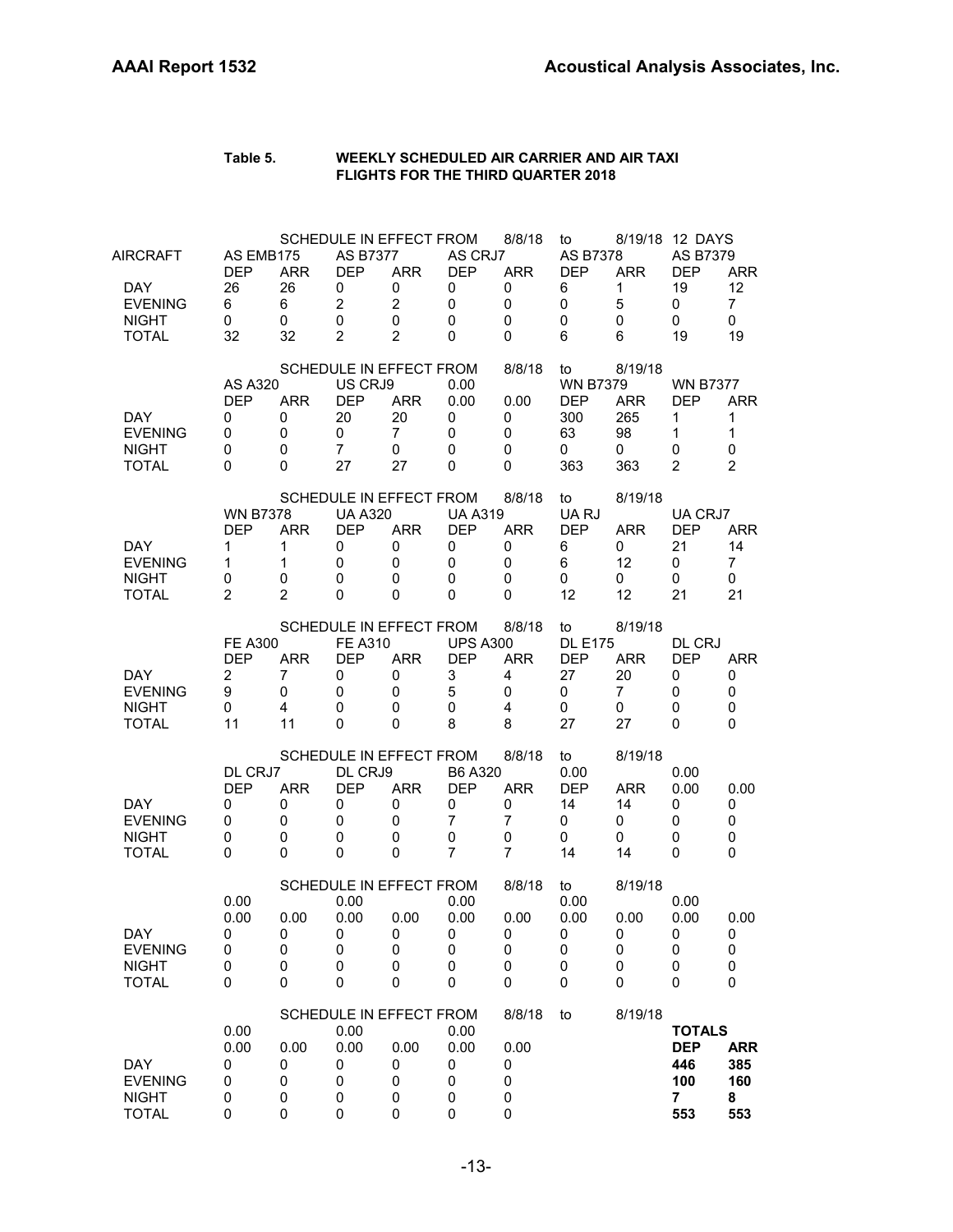| <b>DAY</b><br><b>EVENING</b><br><b>NIGHT</b><br><b>TOTAL</b>       | 0.00<br>0.00<br>0<br>0<br>0<br>0                               | 0.00<br>0<br>0<br>0<br>0                    | 0.00<br>0.00<br>0<br>0<br>0<br>0                                                                 | 0.00<br>0<br>0<br>0<br>$\mathbf 0$                       | 0.00<br>0.00<br>0<br>0<br>0<br>0                           | 0.00<br>0<br>0<br>0<br>0                                               |                                                        |                                                | <b>TOTALS</b><br><b>DEP</b><br>438<br>100<br>7<br>545          | <b>ARR</b><br>379<br>158<br>8<br>545          |
|--------------------------------------------------------------------|----------------------------------------------------------------|---------------------------------------------|--------------------------------------------------------------------------------------------------|----------------------------------------------------------|------------------------------------------------------------|------------------------------------------------------------------------|--------------------------------------------------------|------------------------------------------------|----------------------------------------------------------------|-----------------------------------------------|
| DAY<br><b>EVENING</b><br><b>NIGHT</b><br><b>TOTAL</b>              | 0.00<br>0.00<br>0<br>0<br>0<br>0                               | 0.00<br>0<br>0<br>0<br>0                    | SCHEDULE IN EFFECT FROM<br>0.00<br>0.00<br>0<br>0<br>0<br>$\mathbf 0$<br>SCHEDULE IN EFFECT FROM | 0.00<br>0<br>0<br>$\mathbf 0$<br>0                       | 0.00<br>0.00<br>0<br>0<br>0<br>0                           | 8/20/18 to<br>0.00<br>0<br>0<br>0<br>0<br>8/20/18 to                   | 0.00<br>0.00<br>0<br>$\pmb{0}$<br>$\pmb{0}$<br>0       | 8/25/18<br>0.00<br>0<br>0<br>0<br>0<br>8/25/18 | 0.00<br>0.00<br>0<br>0<br>0<br>0                               | 0.00<br>0<br>0<br>0<br>0                      |
| DAY.<br><b>EVENING</b><br><b>NIGHT</b><br><b>TOTAL</b>             | DL CRJ7<br><b>DEP</b><br>0<br>0<br>0<br>0                      | <b>ARR</b><br>0<br>0<br>0<br>0              | SCHEDULE IN EFFECT FROM<br>DL CRJ9<br><b>DEP</b><br>0<br>0<br>0<br>0                             | <b>ARR</b><br>0<br>0<br>0<br>$\Omega$                    | B6 A320<br><b>DEP</b><br>0<br>7<br>0<br>$\overline{7}$     | 8/20/18 to<br><b>ARR</b><br>0<br>$\overline{7}$<br>0<br>$\overline{7}$ | 0.00<br><b>DEP</b><br>14<br>0<br>0<br>14               | 8/25/18<br><b>ARR</b><br>14<br>0<br>0<br>14    | 0.00<br>0.00<br>0<br>0<br>0<br>0                               | 0.00<br>0<br>0<br>0<br>0                      |
| DAY.<br><b>EVENING</b><br><b>NIGHT</b><br><b>TOTAL</b>             | <b>FE A300</b><br><b>DEP</b><br>2<br>9<br>0<br>11              | <b>ARR</b><br>7<br>0<br>4<br>11             | SCHEDULE IN EFFECT FROM<br><b>FE A310</b><br><b>DEP</b><br>0<br>0<br>0<br>0                      | <b>ARR</b><br>0<br>0<br>0<br>$\Omega$                    | <b>UPS A300</b><br><b>DEP</b><br>3<br>5<br>0<br>8          | 8/20/18 to<br><b>ARR</b><br>4<br>0<br>$\overline{4}$<br>8              | <b>DL E175</b><br><b>DEP</b><br>27<br>0<br>0<br>27     | 8/25/18<br><b>ARR</b><br>20<br>7<br>0<br>27    | DL CRJ<br><b>DEP</b><br>0<br>0<br>0<br>0                       | <b>ARR</b><br>0<br>0<br>0<br>0                |
| <b>DAY</b><br><b>EVENING</b><br><b>NIGHT</b><br><b>TOTAL</b>       | <b>WN B7378</b><br><b>DEP</b><br>1<br>1<br>0<br>$\overline{2}$ | <b>ARR</b><br>1<br>1<br>0<br>$\overline{2}$ | SCHEDULE IN EFFECT FROM<br><b>UA A320</b><br><b>DEP</b><br>0<br>0<br>0<br>0                      | <b>ARR</b><br>0<br>0<br>0<br>0                           | <b>UA A319</b><br><b>DEP</b><br>0<br>0<br>0<br>0           | 8/20/18 to<br><b>ARR</b><br>0<br>0<br>0<br>0                           | UA RJ<br><b>DEP</b><br>6<br>6<br>0<br>12               | 8/25/18<br><b>ARR</b><br>0<br>12<br>0<br>12    | UA CRJ7<br><b>DEP</b><br>21<br>0<br>0<br>21                    | <b>ARR</b><br>14<br>7<br>0<br>21              |
| DAY.<br><b>EVENING</b><br><b>NIGHT</b><br><b>TOTAL</b>             | AS A320<br><b>DEP</b><br>0<br>0<br>0<br>0                      | <b>ARR</b><br>0<br>0<br>0<br>0              | SCHEDULE IN EFFECT FROM<br>US CRJ9<br><b>DEP</b><br>12<br>0<br>$\overline{7}$<br>19              | <b>ARR</b><br>14<br>5<br>0<br>19                         | 0.00<br>0.00<br>0<br>0<br>0<br>0                           | 8/20/18 to<br>0.00<br>0<br>0<br>0<br>0                                 | <b>WN B7379</b><br><b>DEP</b><br>300<br>63<br>0<br>363 | 8/25/18<br><b>ARR</b><br>265<br>98<br>0<br>363 | <b>WN B7377</b><br><b>DFP</b><br>1<br>1<br>0<br>$\overline{2}$ | <b>ARR</b><br>1<br>1<br>0<br>$\overline{2}$   |
| AIRCRAFT<br>DAY.<br><b>EVENING</b><br><b>NIGHT</b><br><b>TOTAL</b> | AS EMB175<br><b>DEP</b><br>26<br>6<br>0<br>32                  | <b>ARR</b><br>26<br>6<br>0<br>32            | SCHEDULE IN EFFECT FROM<br>AS B7377<br><b>DEP</b><br>0<br>$\overline{2}$<br>$\mathbf 0$<br>2     | <b>ARR</b><br>0<br>$\overline{2}$<br>0<br>$\overline{2}$ | AS CRJ7<br><b>DEP</b><br>0<br>$\mathbf 0$<br>0<br>$\Omega$ | 8/20/18 to<br><b>ARR</b><br>0<br>0<br>0<br>0                           | <b>AS B7378</b><br><b>DEP</b><br>6<br>0<br>0<br>6      | <b>ARR</b><br>1<br>5<br>0<br>6                 | 8/25/18 6 DAYS<br>AS B7379<br><b>DEP</b><br>19<br>0<br>0<br>19 | <b>ARR</b><br>12<br>$\overline{7}$<br>0<br>19 |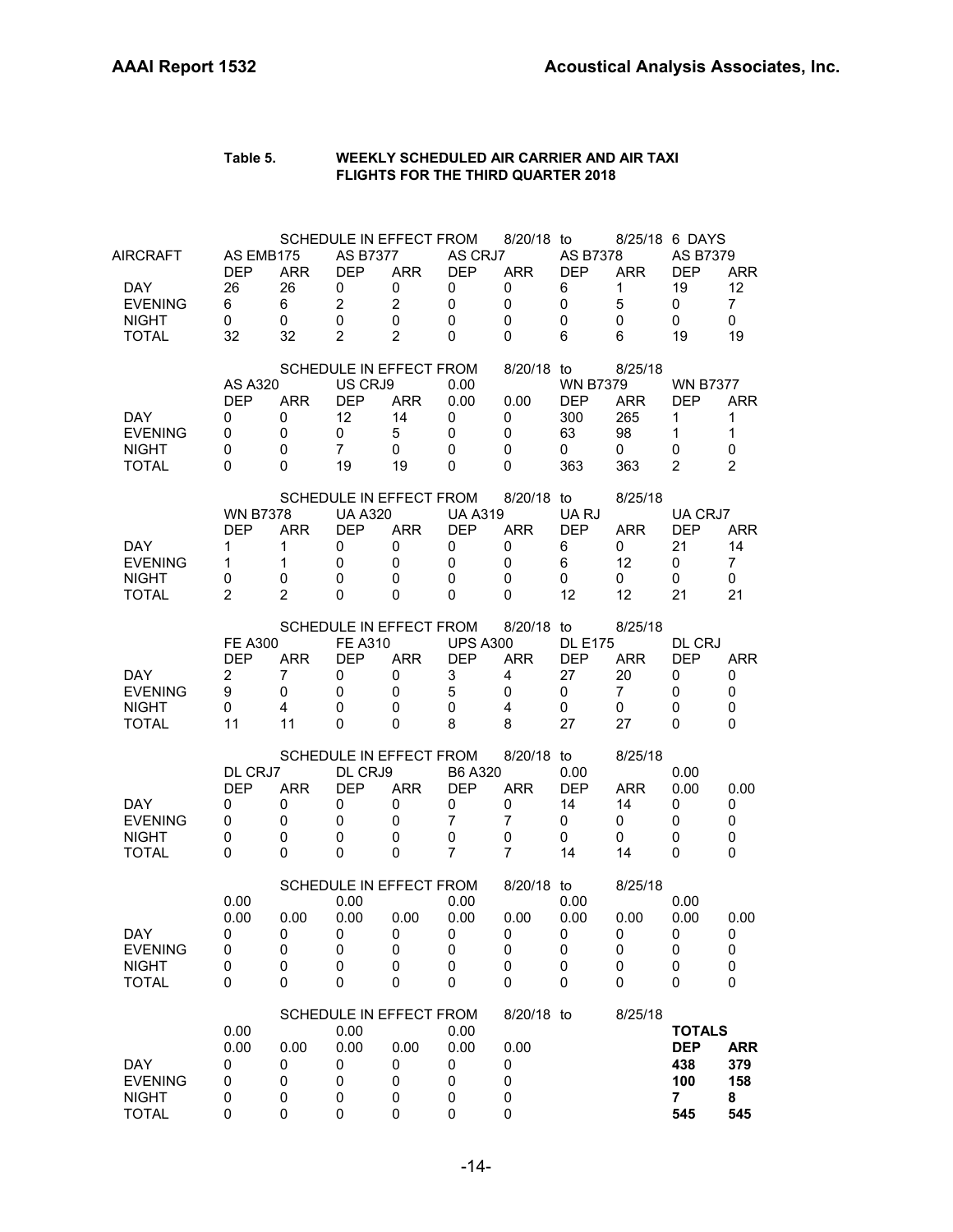| AIRCRAFT<br>DAY.<br><b>EVENING</b><br><b>NIGHT</b><br><b>TOTAL</b> | AS EMB175<br><b>DEP</b><br>28<br>13<br>0<br>41                 | <b>ARR</b><br>28<br>13<br>0<br>41            | <b>AS B7377</b><br><b>DEP</b><br>0<br>$\mathbf 0$<br>0<br>0 | SCHEDULE IN EFFECT FROM<br><b>ARR</b><br>0<br>0<br>0<br>0        | AS CRJ7<br><b>DEP</b><br>0<br>0<br>0<br>$\Omega$       | 8/26/18 to<br><b>ARR</b><br>0<br>0<br>0<br>0              | AS B7378<br><b>DEP</b><br>0<br>0<br>0<br>0             | <b>ARR</b><br>0<br>0<br>0<br>0                 | 8/31/18 6 DAYS<br><b>AS B7379</b><br><b>DEP</b><br>6<br>$\overline{7}$<br>0<br>13 | <b>ARR</b><br>13<br>0<br>0<br>13          |
|--------------------------------------------------------------------|----------------------------------------------------------------|----------------------------------------------|-------------------------------------------------------------|------------------------------------------------------------------|--------------------------------------------------------|-----------------------------------------------------------|--------------------------------------------------------|------------------------------------------------|-----------------------------------------------------------------------------------|-------------------------------------------|
| <b>DAY</b><br><b>EVENING</b><br><b>NIGHT</b><br><b>TOTAL</b>       | AS A320<br><b>DEP</b><br>14<br>0<br>0<br>14                    | <b>ARR</b><br>7<br>$\overline{7}$<br>0<br>14 | US CRJ9<br><b>DEP</b><br>12<br>0<br>$\overline{7}$<br>19    | SCHEDULE IN EFFECT FROM<br><b>ARR</b><br>14<br>5<br>0<br>19      | 0.00<br>0.00<br>0<br>0<br>0<br>0                       | 8/26/18 to<br>0.00<br>0<br>0<br>0<br>0                    | <b>WN B7379</b><br><b>DEP</b><br>300<br>63<br>0<br>363 | 8/31/18<br><b>ARR</b><br>265<br>98<br>0<br>363 | <b>WN B7377</b><br><b>DEP</b><br>$\mathbf{1}$<br>1<br>0<br>$\overline{2}$         | <b>ARR</b><br>1<br>$\mathbf{1}$<br>0<br>2 |
| <b>DAY</b><br><b>EVENING</b><br><b>NIGHT</b><br><b>TOTAL</b>       | <b>WN B7378</b><br><b>DEP</b><br>1<br>1<br>0<br>$\overline{2}$ | <b>ARR</b><br>1<br>1<br>0<br>$\overline{2}$  | <b>UA A320</b><br><b>DEP</b><br>0<br>0<br>0<br>0            | SCHEDULE IN EFFECT FROM<br><b>ARR</b><br>0<br>0<br>0<br>0        | <b>UA A319</b><br><b>DEP</b><br>0<br>0<br>0<br>0       | 8/26/18 to<br><b>ARR</b><br>0<br>0<br>0<br>0              | UA RJ<br><b>DEP</b><br>6<br>6<br>0<br>12               | 8/31/18<br><b>ARR</b><br>0<br>12<br>0<br>12    | UA CRJ7<br><b>DEP</b><br>21<br>0<br>0<br>21                                       | <b>ARR</b><br>14<br>7<br>0<br>21          |
| DAY.<br><b>EVENING</b><br><b>NIGHT</b><br><b>TOTAL</b>             | <b>FE A300</b><br><b>DEP</b><br>$\overline{c}$<br>9<br>0<br>11 | <b>ARR</b><br>7<br>0<br>4<br>11              | <b>FE A310</b><br><b>DEP</b><br>0<br>0<br>0<br>$\Omega$     | SCHEDULE IN EFFECT FROM<br><b>ARR</b><br>0<br>0<br>0<br>$\Omega$ | <b>UPS A300</b><br><b>DEP</b><br>3<br>5<br>0<br>8      | 8/26/18 to<br><b>ARR</b><br>4<br>0<br>$\overline{4}$<br>8 | <b>DL E175</b><br><b>DEP</b><br>27<br>0<br>0<br>27     | 8/31/18<br><b>ARR</b><br>20<br>7<br>0<br>27    | DL CRJ<br><b>DEP</b><br>0<br>0<br>0<br>0                                          | <b>ARR</b><br>0<br>0<br>0<br>0            |
| DAY.<br><b>EVENING</b><br><b>NIGHT</b><br><b>TOTAL</b>             | DL CRJ7<br><b>DEP</b><br>0<br>0<br>0<br>0                      | <b>ARR</b><br>0<br>0<br>0<br>0               | DL CRJ9<br><b>DEP</b><br>0<br>0<br>0<br>0                   | SCHEDULE IN EFFECT FROM<br><b>ARR</b><br>0<br>0<br>0<br>0        | B6 A320<br><b>DEP</b><br>0<br>7<br>0<br>$\overline{7}$ | 8/26/18 to<br><b>ARR</b><br>0<br>7<br>0<br>$\overline{7}$ | 0.00<br><b>DEP</b><br>14<br>0<br>0<br>14               | 8/31/18<br><b>ARR</b><br>14<br>0<br>0<br>14    | 0.00<br>0.00<br>0<br>0<br>0<br>0                                                  | 0.00<br>0<br>0<br>0<br>0                  |
| <b>DAY</b><br><b>EVENING</b><br><b>NIGHT</b><br><b>TOTAL</b>       | 0.00<br>0.00<br>U<br>0<br>0<br>0                               | 0.00<br>U<br>$\pmb{0}$<br>0<br>0             | 0.00<br>0.00<br>U<br>$\pmb{0}$<br>0<br>0                    | SCHEDULE IN EFFECT FROM<br>0.00<br>U<br>0<br>0<br>0              | 0.00<br>0.00<br>U<br>0<br>0<br>0                       | 8/26/18 to<br>0.00<br>U<br>0<br>0<br>0                    | 0.00<br>0.00<br>U<br>0<br>0<br>0                       | 8/31/18<br>0.00<br>U<br>0<br>0<br>0            | 0.00<br>0.00<br>U<br>0<br>0<br>$\Omega$                                           | 0.00<br>U<br>0<br>0<br>0                  |
| <b>DAY</b><br><b>EVENING</b><br><b>NIGHT</b><br><b>TOTAL</b>       | 0.00<br>0.00<br>0<br>0<br>0<br>0                               | 0.00<br>0<br>0<br>0<br>0                     | 0.00<br>0.00<br>0<br>0<br>0<br>0                            | SCHEDULE IN EFFECT FROM<br>0.00<br>0<br>0<br>0<br>0              | 0.00<br>0.00<br>0<br>0<br>0<br>0                       | 8/26/18 to<br>0.00<br>0<br>0<br>0<br>0                    |                                                        | 8/31/18                                        | <b>TOTALS</b><br><b>DEP</b><br>435<br>112<br>7<br>554                             | <b>ARR</b><br>388<br>158<br>8<br>554      |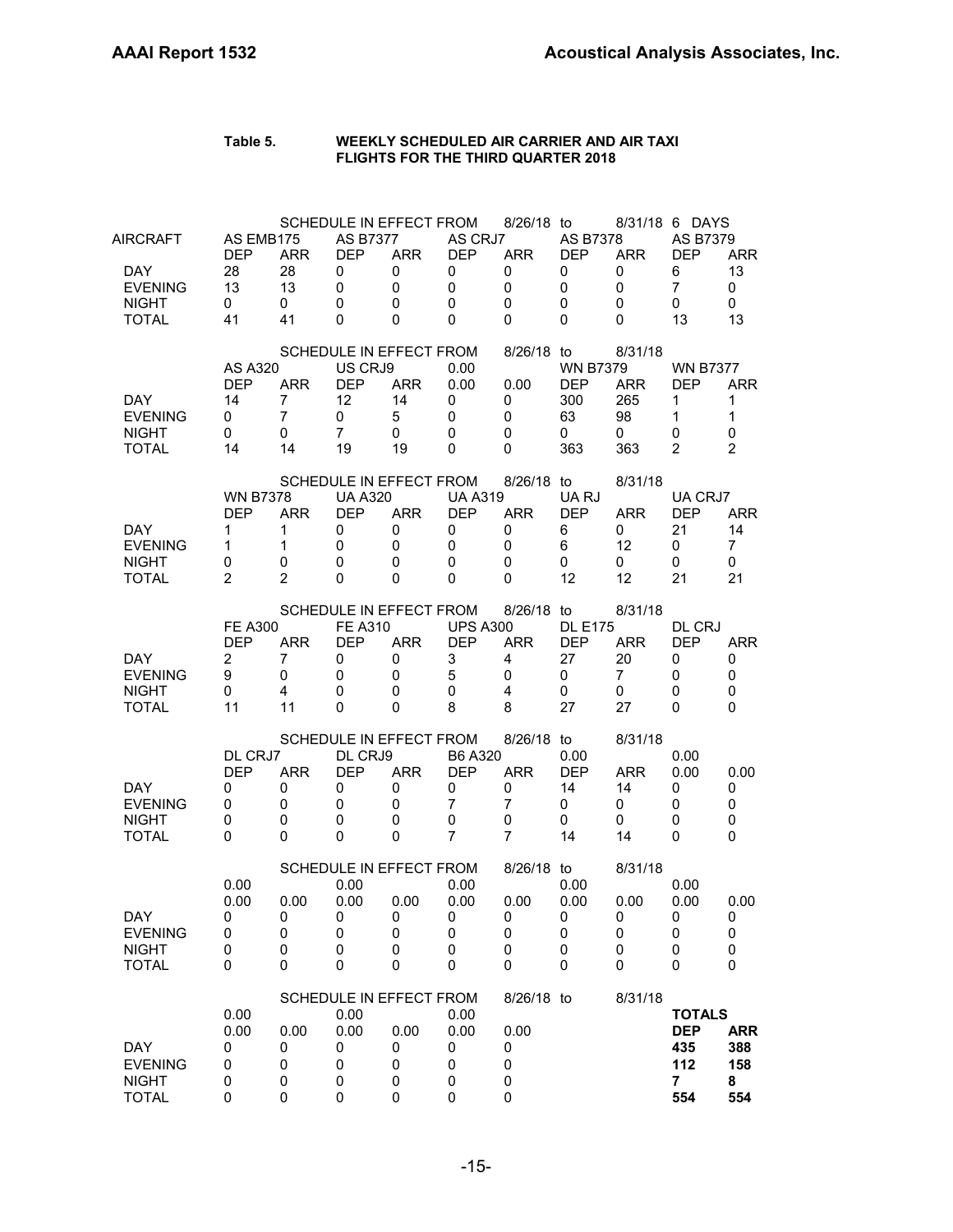| <b>DAY</b><br><b>EVENING</b><br><b>NIGHT</b><br><b>TOTAL</b>       | 0.00<br>0.00<br>0<br>0<br>0<br>0                               | 0.00<br>0<br>0<br>0<br>0                     | 0.00<br>0.00<br>0<br>0<br>0<br>0                                                       | 0.00<br>0<br>0<br>0<br>0         | 0.00<br>0.00<br>0<br>0<br>0<br>0                               | 0.00<br>0<br>0<br>0<br>0                           |                                                              |                                                        | <b>TOTALS</b><br><b>DEP</b><br>442<br>127<br>7<br>576                              | <b>ARR</b><br>408<br>160<br>8<br>576      |
|--------------------------------------------------------------------|----------------------------------------------------------------|----------------------------------------------|----------------------------------------------------------------------------------------|----------------------------------|----------------------------------------------------------------|----------------------------------------------------|--------------------------------------------------------------|--------------------------------------------------------|------------------------------------------------------------------------------------|-------------------------------------------|
|                                                                    |                                                                |                                              | SCHEDULE IN EFFECT FROM                                                                |                                  |                                                                | 9/1/18                                             | to                                                           | 9/30/18                                                |                                                                                    |                                           |
| DAY<br><b>EVENING</b><br><b>NIGHT</b><br><b>TOTAL</b>              | 0.00<br>0.00<br>U<br>0<br>0<br>0                               | 0.00<br>U<br>$\pmb{0}$<br>0<br>0             | SCHEDULE IN EFFECT FROM<br>0.00<br>0.00<br>U<br>$\pmb{0}$<br>$\pmb{0}$<br>0            | 0.00<br>U<br>0<br>0<br>0         | 0.00<br>0.00<br>U<br>0<br>0<br>0                               | 9/1/18<br>0.00<br>U<br>0<br>0<br>0                 | to<br>0.00<br>0.00<br>U<br>$\pmb{0}$<br>0<br>0               | 9/30/18<br>0.00<br>U<br>0<br>0<br>0                    | 0.00<br>0.00<br>U<br>0<br>0<br>0                                                   | 0.00<br>U<br>0<br>0<br>0                  |
| DAY.<br><b>EVENING</b><br><b>NIGHT</b><br><b>TOTAL</b>             | DL CRJ7<br><b>DEP</b><br>0<br>0<br>0<br>0                      | <b>ARR</b><br>0<br>0<br>0<br>0               | SCHEDULE IN EFFECT FROM<br>DL CRJ9<br><b>DEP</b><br>0<br>0<br>0<br>0                   | <b>ARR</b><br>0<br>0<br>0<br>0   | B6 A320<br><b>DEP</b><br>6<br>14<br>0<br>20                    | 9/1/18<br><b>ARR</b><br>13<br>7<br>0<br>20         | to<br>0.00<br><b>DEP</b><br>14<br>0<br>0<br>14               | 9/30/18<br>ARR<br>14<br>0<br>0<br>14                   | 0.00<br>0.00<br>0<br>0<br>0<br>0                                                   | 0.00<br>0<br>0<br>0<br>0                  |
| DAY.<br><b>EVENING</b><br><b>NIGHT</b><br><b>TOTAL</b>             | <b>FE A300</b><br><b>DEP</b><br>$\overline{c}$<br>9<br>0<br>11 | <b>ARR</b><br>7<br>0<br>4<br>11              | SCHEDULE IN EFFECT FROM<br><b>FE A310</b><br><b>DEP</b><br>0<br>0<br>0<br>$\Omega$     | <b>ARR</b><br>0<br>0<br>0<br>0   | <b>UPS A300</b><br><b>DEP</b><br>3<br>5<br>0<br>8              | 9/1/18<br><b>ARR</b><br>4<br>0<br>4<br>8           | to<br><b>DL E175</b><br><b>DEP</b><br>27<br>0<br>0<br>27     | 9/30/18<br><b>ARR</b><br>20<br>7<br>0<br>27            | DL CRJ<br><b>DEP</b><br>0<br>0<br>0<br>0                                           | <b>ARR</b><br>0<br>0<br>0<br>0            |
| <b>DAY</b><br><b>EVENING</b><br><b>NIGHT</b><br><b>TOTAL</b>       | <b>WN B7378</b><br><b>DEP</b><br>1<br>1<br>0<br>$\overline{2}$ | <b>ARR</b><br>1<br>1<br>0<br>$\overline{2}$  | SCHEDULE IN EFFECT FROM<br><b>UA A320</b><br><b>DEP</b><br>0<br>0<br>0<br>0            | <b>ARR</b><br>0<br>0<br>0<br>0   | <b>UA A319</b><br><b>DEP</b><br>$\overline{7}$<br>7<br>0<br>14 | 9/1/18<br><b>ARR</b><br>0<br>14<br>0<br>14         | to<br>UA RJ<br><b>DEP</b><br>0<br>7<br>0<br>$\overline{7}$   | 9/30/18<br><b>ARR</b><br>7<br>0<br>0<br>$\overline{7}$ | UA CRJ7<br><b>DEP</b><br>21<br>0<br>0<br>21                                        | <b>ARR</b><br>14<br>7<br>0<br>21          |
| <b>DAY</b><br><b>EVENING</b><br><b>NIGHT</b><br><b>TOTAL</b>       | <b>AS A320</b><br><b>DEP</b><br>14<br>0<br>0<br>14             | <b>ARR</b><br>7<br>$\overline{7}$<br>0<br>14 | SCHEDULE IN EFFECT FROM<br>US CRJ9<br><b>DEP</b><br>12<br>0<br>$\overline{7}$<br>19    | <b>ARR</b><br>14<br>5<br>0<br>19 | 0.00<br>0.00<br>0<br>0<br>0<br>0                               | 9/1/18<br>0.00<br>0<br>0<br>0<br>0                 | to<br><b>WN B7379</b><br><b>DEP</b><br>300<br>63<br>0<br>363 | 9/30/18<br><b>ARR</b><br>265<br>98<br>0<br>363         | <b>WN B7377</b><br><b>DEP</b><br>1<br>1<br>0<br>$\overline{2}$                     | <b>ARR</b><br>1<br>$\mathbf{1}$<br>0<br>2 |
| AIRCRAFT<br>DAY.<br><b>EVENING</b><br><b>NIGHT</b><br><b>TOTAL</b> | AS EMB175<br><b>DEP</b><br>28<br>13<br>0<br>41                 | <b>ARR</b><br>28<br>13<br>0<br>41            | SCHEDULE IN EFFECT FROM<br><b>AS B7377</b><br><b>DEP</b><br>0<br>$\mathbf 0$<br>0<br>0 | <b>ARR</b><br>0<br>0<br>0<br>0   | AS CRJ7<br><b>DEP</b><br>0<br>$\mathbf 0$<br>0<br>$\Omega$     | 9/1/18<br><b>ARR</b><br>0<br>$\mathbf 0$<br>0<br>0 | to<br>AS B7378<br><b>DEP</b><br>0<br>0<br>0<br>0             | <b>ARR</b><br>0<br>$\mathbf 0$<br>0<br>0               | 9/30/18 30 DAYS<br><b>AS B7379</b><br><b>DEP</b><br>6<br>$\overline{7}$<br>0<br>13 | <b>ARR</b><br>13<br>0<br>0<br>13          |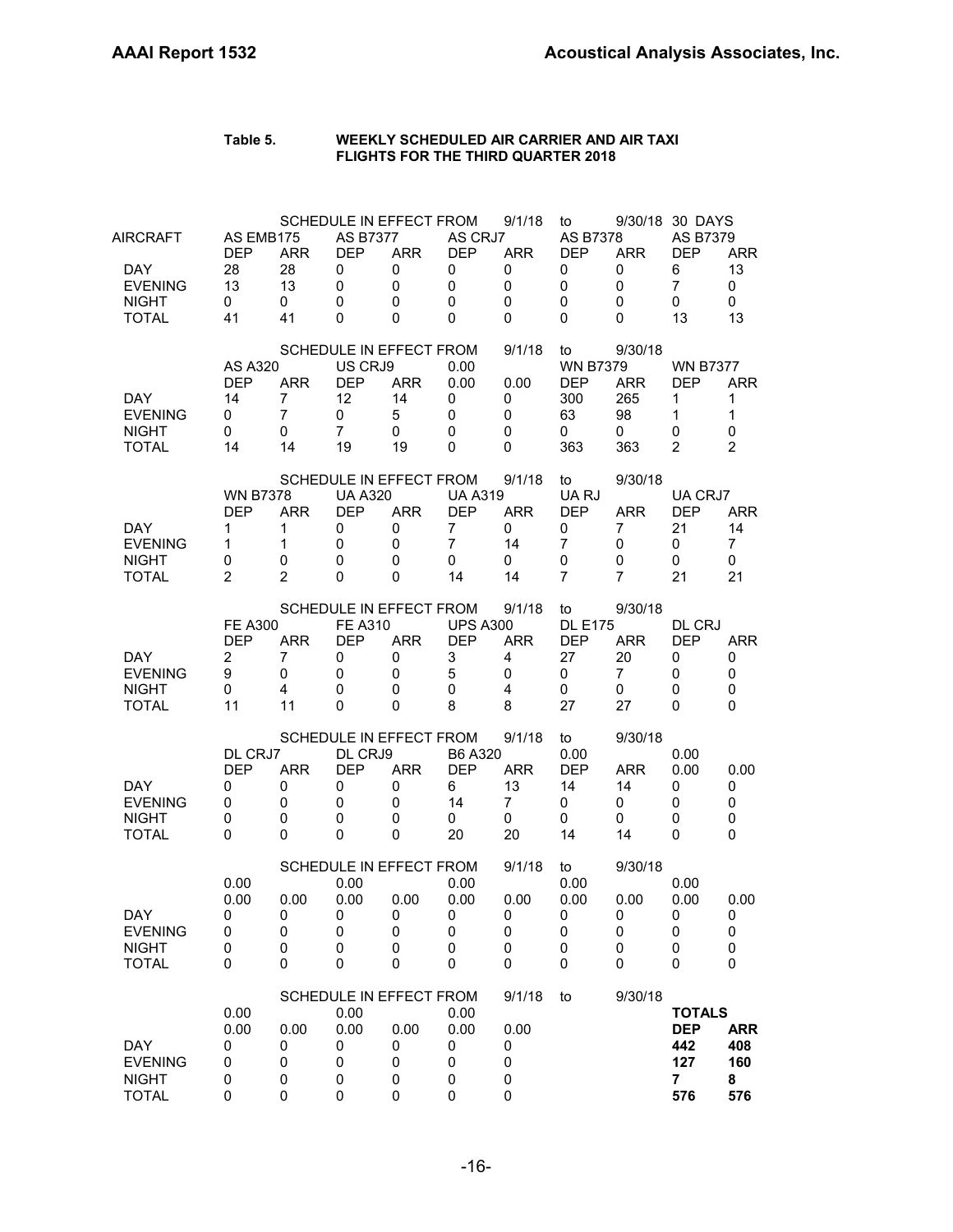#### **TABLE 5. (CONTINUED)**

THIRD QUARTER 2018

#### PERIOD TOTALS FOR AIR CARRIERS AND AIR TAXIS

#### AIR CARRIERS

|                  | <b>DEP</b> | ARR  |  |
|------------------|------------|------|--|
| DAY              | 5369       | 4727 |  |
| EVE.             | 1139       | 1768 |  |
| <b>NIGHT</b>     | 92         | 105  |  |
| <b>TOTAL</b>     | 6600       | 6600 |  |
|                  |            |      |  |
| <b>AIR TAXIS</b> |            |      |  |
|                  | ---        | .    |  |

|              | DEP  | ARR  |
|--------------|------|------|
| DAY          | 730  | 730  |
| <b>EVF</b>   | 313  | 313  |
| <b>NIGHT</b> | 0    | n    |
| <b>TOTAL</b> | 1043 | 1043 |

#### AIR CARRIERS AND AIR TAXIS

|              | DEP  | ARR  |  |  |  |  |  |
|--------------|------|------|--|--|--|--|--|
| DAY          | 6099 | 5457 |  |  |  |  |  |
| <b>EVF</b>   | 1452 | 2081 |  |  |  |  |  |
| <b>NIGHT</b> | 92   | 105  |  |  |  |  |  |
| <b>TOTAL</b> | 7643 | 7643 |  |  |  |  |  |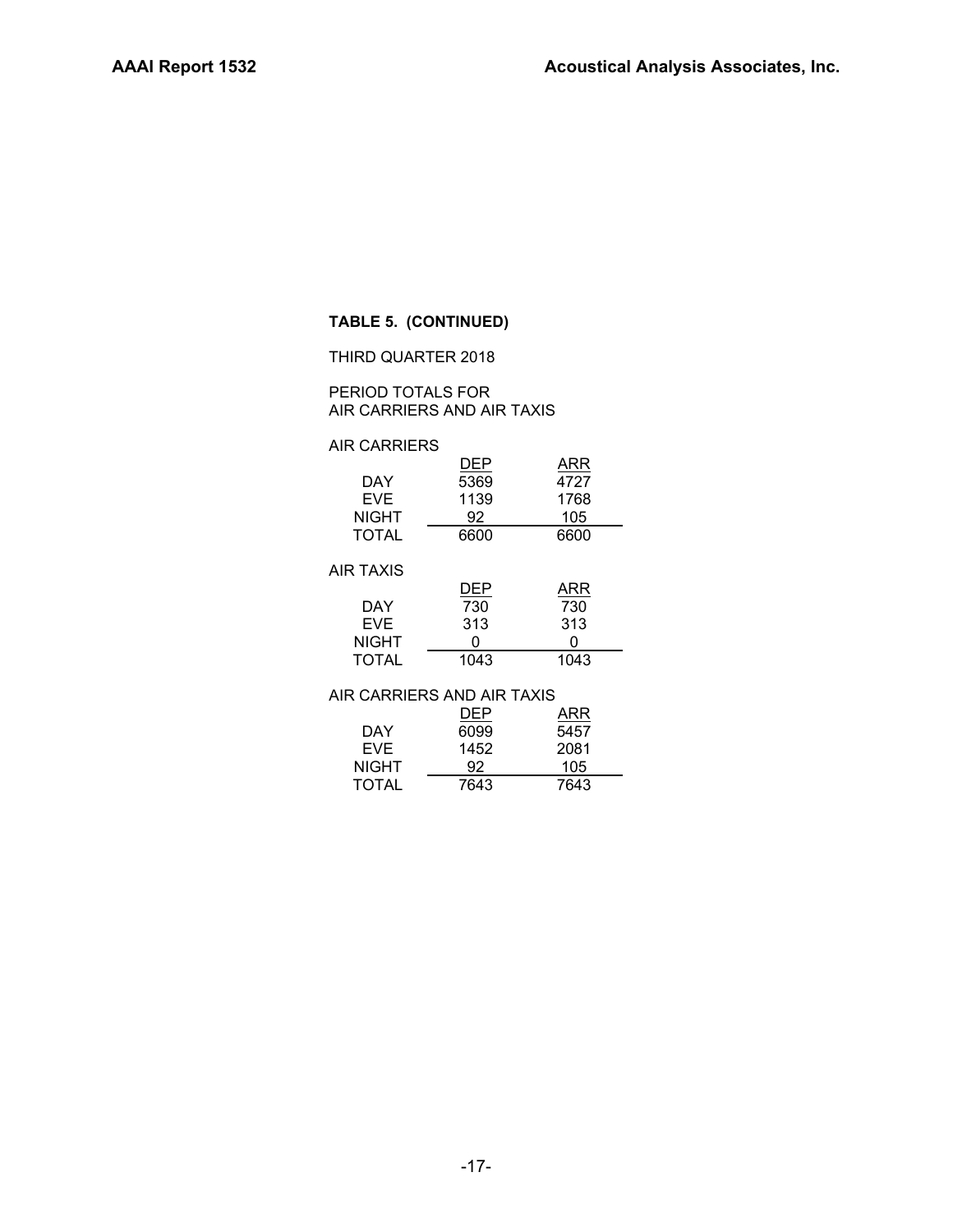## **VI. INCOMPATIBLE LAND USE**

The contours shown in Figures 1 and 2 were digitized and overlaid on a digital land use map of the area around the Airport. The total areas enclosed by the 65 and 70 dB CNEL contours were 586.3 and 235.5 acres, respectively. The areas of incompatible land uses enclosed by the contours were then computed. The incompatible land use areas were 8.76 acres within the 65 dB contour of which 0.37 acres were also within the 70 dB contour.

It should be noted that the above incompatible land areas do not include the soundproofed schools in the vicinity of the Airport (the Luther Burbank Middle School, St. Patrick and Glenwood Schools). The above incompatible land use areas also do not include those residences to which the Airport has acquired avigation easements. Within the 65 dB contour, the Airport has acquired avigation easements, through its ongoing residential sound insulation program, to 247 parcels of land. Those 247 parcels total 37.62 acres. One of the 247 parcels is also located within the 70 dB contour. Within the 65 dB contour, the Airport has also acquired avigation easements, under the Court of Appeal decision in Baker v. Burbank-Glendale-Pasadena Airport Authority, 220 Cal. App. 3d 1602 (1990), to 60 parcels of land. For 48 of the 60 parcels, the Authority has acquired avigation easements both through Baker and through its ongoing sound insulation program. Those 48 parcels are included in the total number of sound insulation program avigation easements set forth above. The 7 remaining Baker easement parcels total 0.89 acres.

It should be noted that the Airport Authority has made repeated attempts over the past several years to acoustically treat and obtain avigation easements at 58 single family residential parcels, totaling approximately 8.24 acres of the incompatible land use area within the 65 dB contour. Owners of these parcels have either refused to respond to notices regarding the sound insulation program, have withdrawn from the program, or own properties with major building code deficiencies that prevent them from participating.

The estimated numbers of incompatible residences are 74 within the 65 dB contour, of which 2 are also within the 70 dB contour. The estimated numbers of people residing within the 65 and 70 dB CNEL contours are 200 and 5, respectively.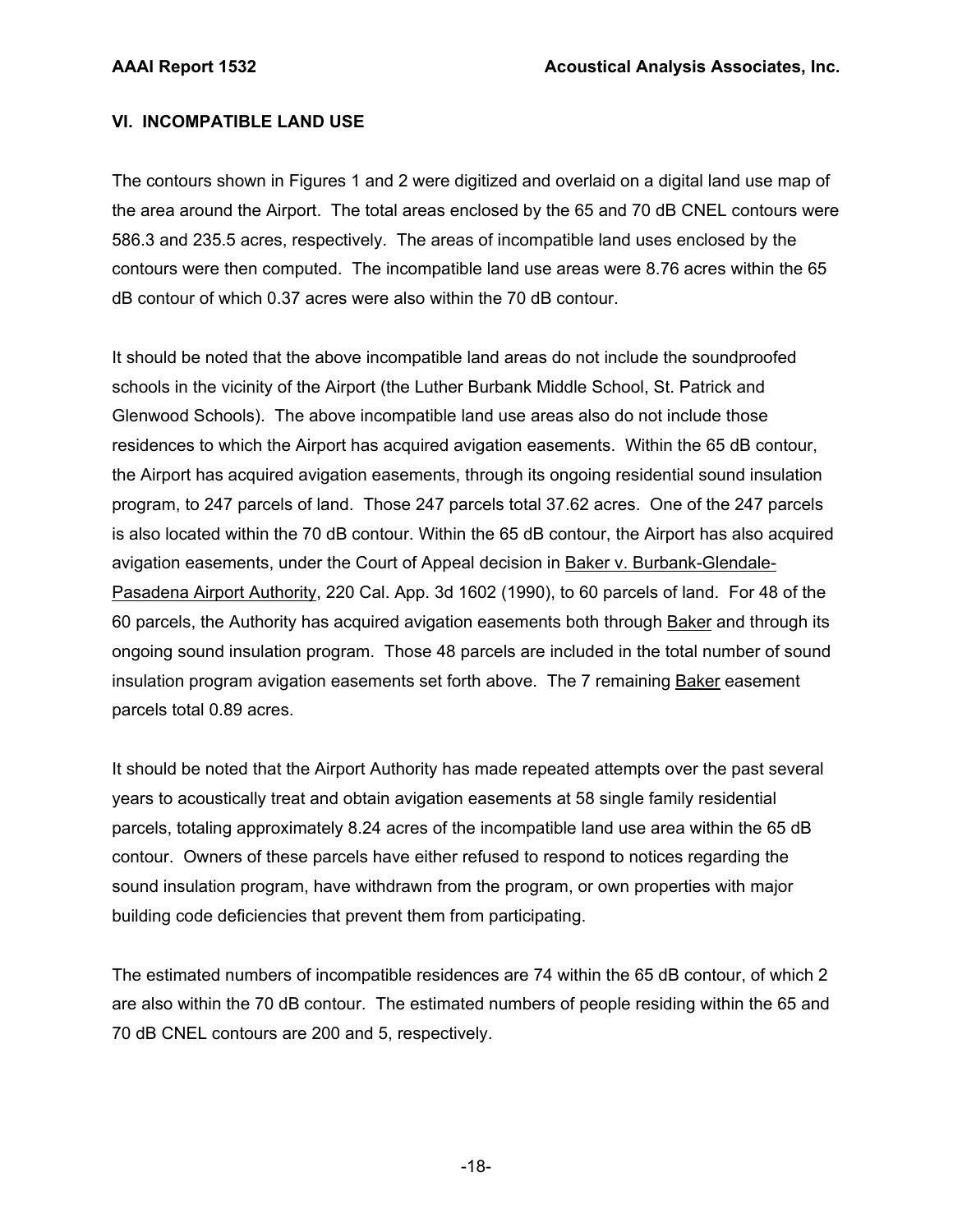## **REFERENCES**

- 1. California Department of Transportation, Division of Aeronautics, "Noise Standards", California Code of Regulations, Title 21, Chapter 2.5, Subchapter 6.
- 2. L-30488, Department of Transportation, State of California, 27 June 1984.
- 3. "Quarterly Noise Monitoring at Hollywood Burbank Airport, Fourth Quarter 2017", AAAI Report 1515.
- 4. "Quarterly Noise Monitoring at Hollywood Burbank Airport, First Quarter 2018", AAAI Report 1530.
- 5. "Quarterly Noise Monitoring at Hollywood Burbank Airport, Second Quarter 2018", AAAI Report 1531.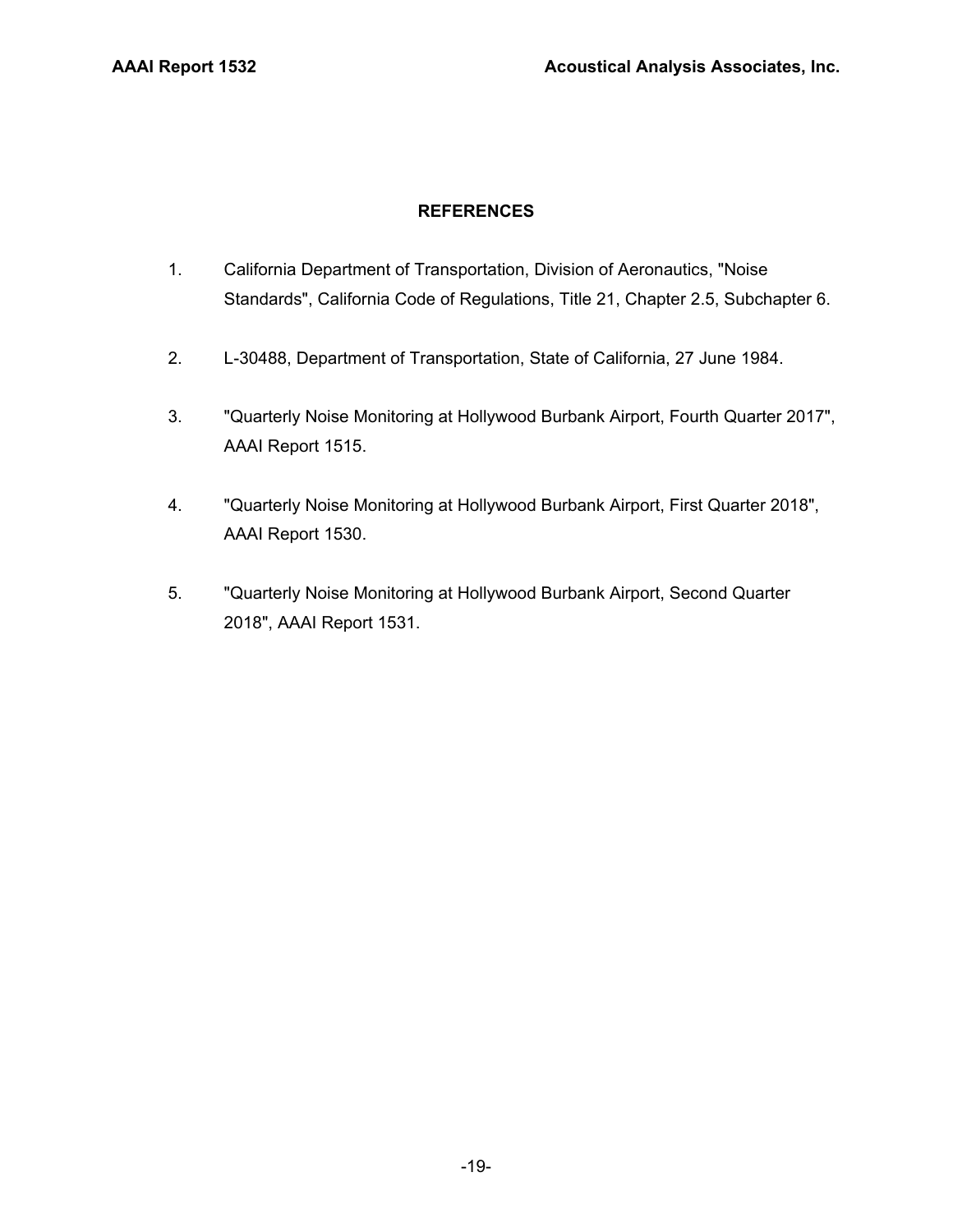**APPENDIX A NOISE MONITOR INSTRUMENTATION**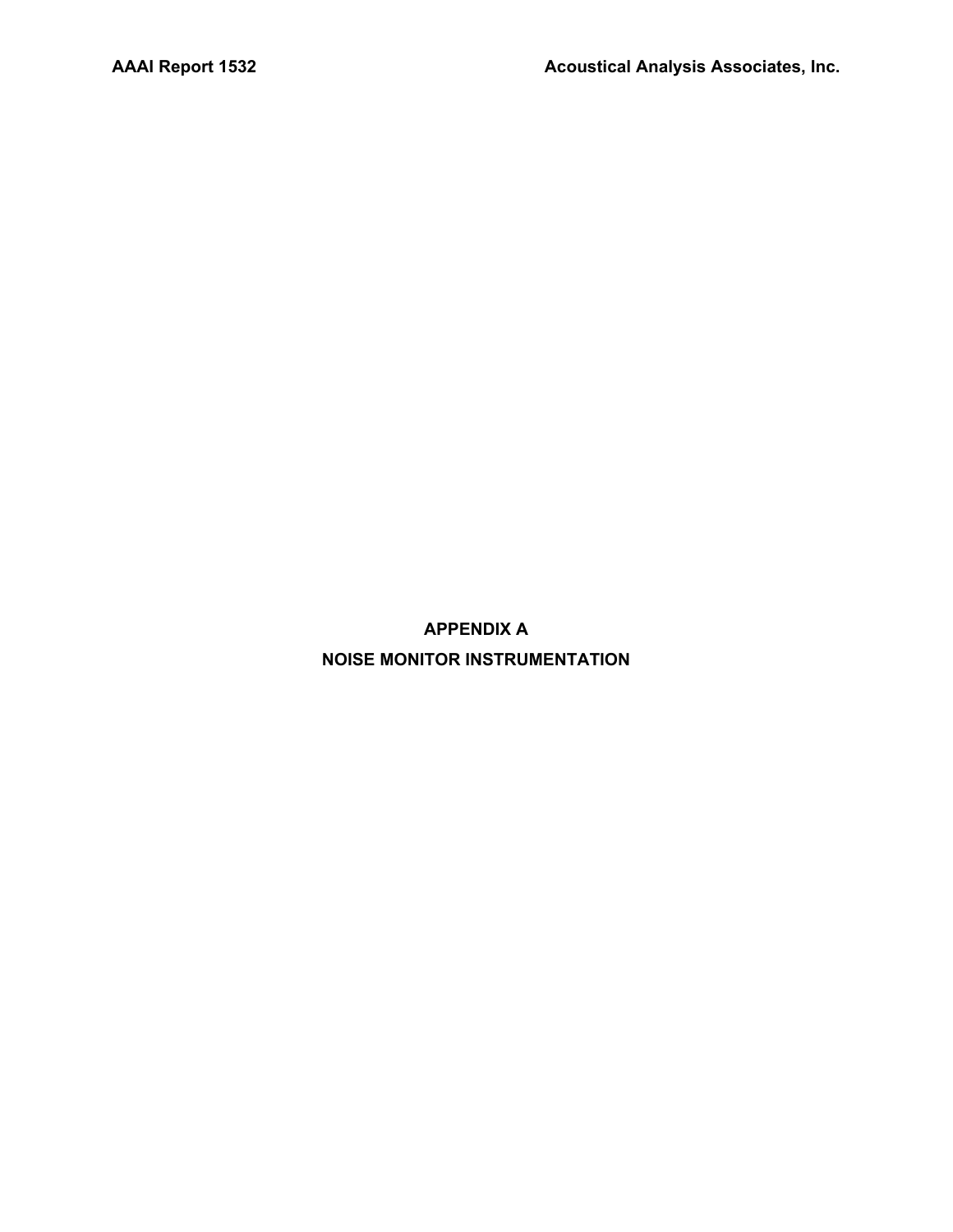# **APPENDIX A NOISE MONITOR INSTRUMENTATION**

The permanent noise monitor system, manufactured by Bruel & Kjaer, consists of 20 noise monitoring terminals (NMT) connected to a central site by DSL or wireless connections. The system block diagram showing the major elements is shown in Figure A-1. The electrical signal generated by the microphone/preamplifier assembly at each site is processed and saved locally in the B & K sound level meter. The signal is passed through an A-weighting filter and is then detected and converted to a digital level signal in decibels with a resolution of 0.1 dB.

The stored sound level data at each site is dumped once every 24-hour period via wireless or DSL connection to the central site. The data received by the central site are processed by the ANOMS computer software. According to preset parameters, the noise is separated into two categories--aircraft noise and community noise. Each event attributed to an aircraft is saved in a noise event file. Computations are made of hourly noise level, community noise equivalent level, runway use, and other parameters. A wide variety of data presentations is available by exercising a number of routines provided by B & K, as well as special-purpose routines that can be generated by the user.

The locations of the remote sites (shown in Figure 3) are listed by latitude and longitude in Table A-1.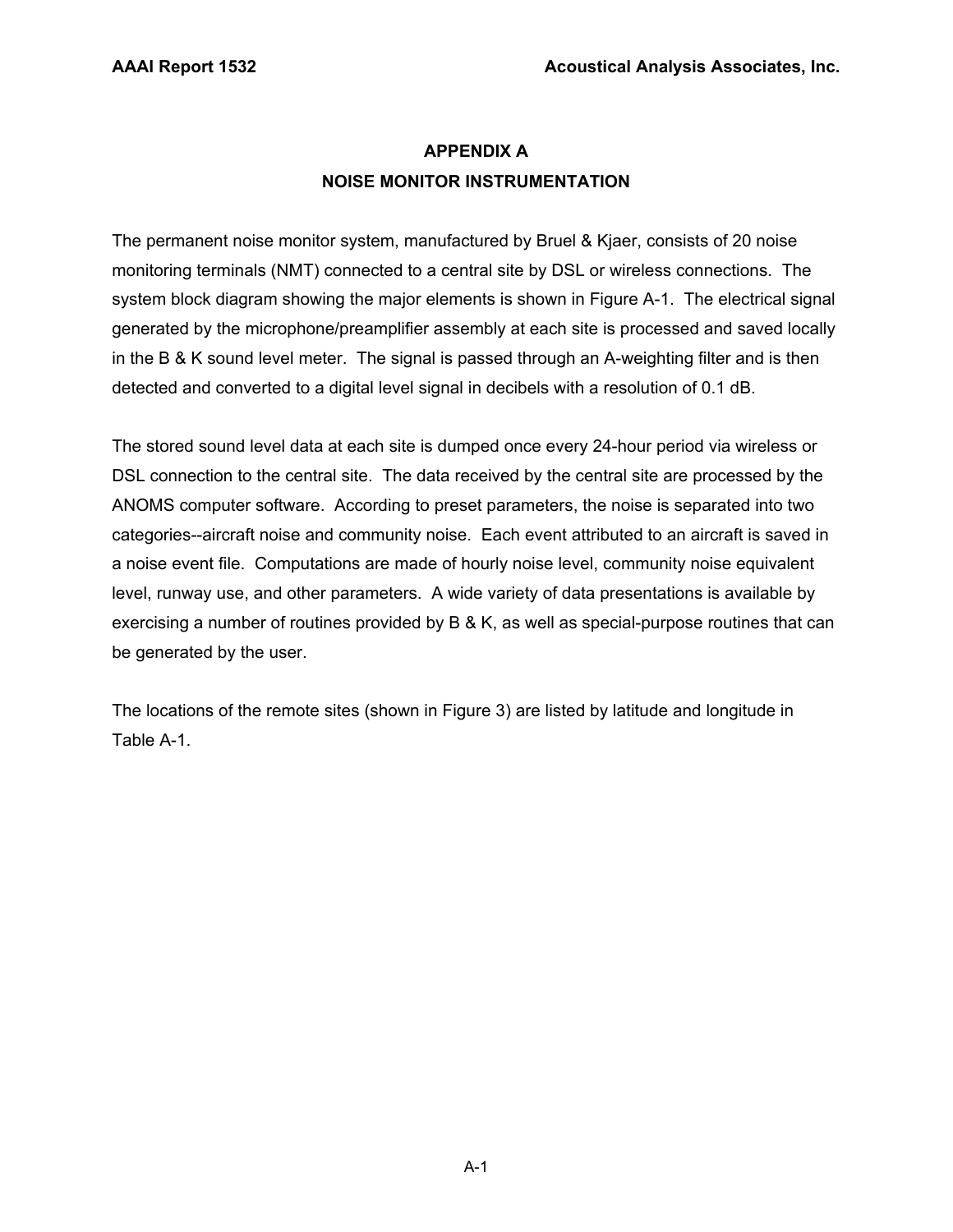

**Figure A-1. Permanent Noise Monitor System Schematic**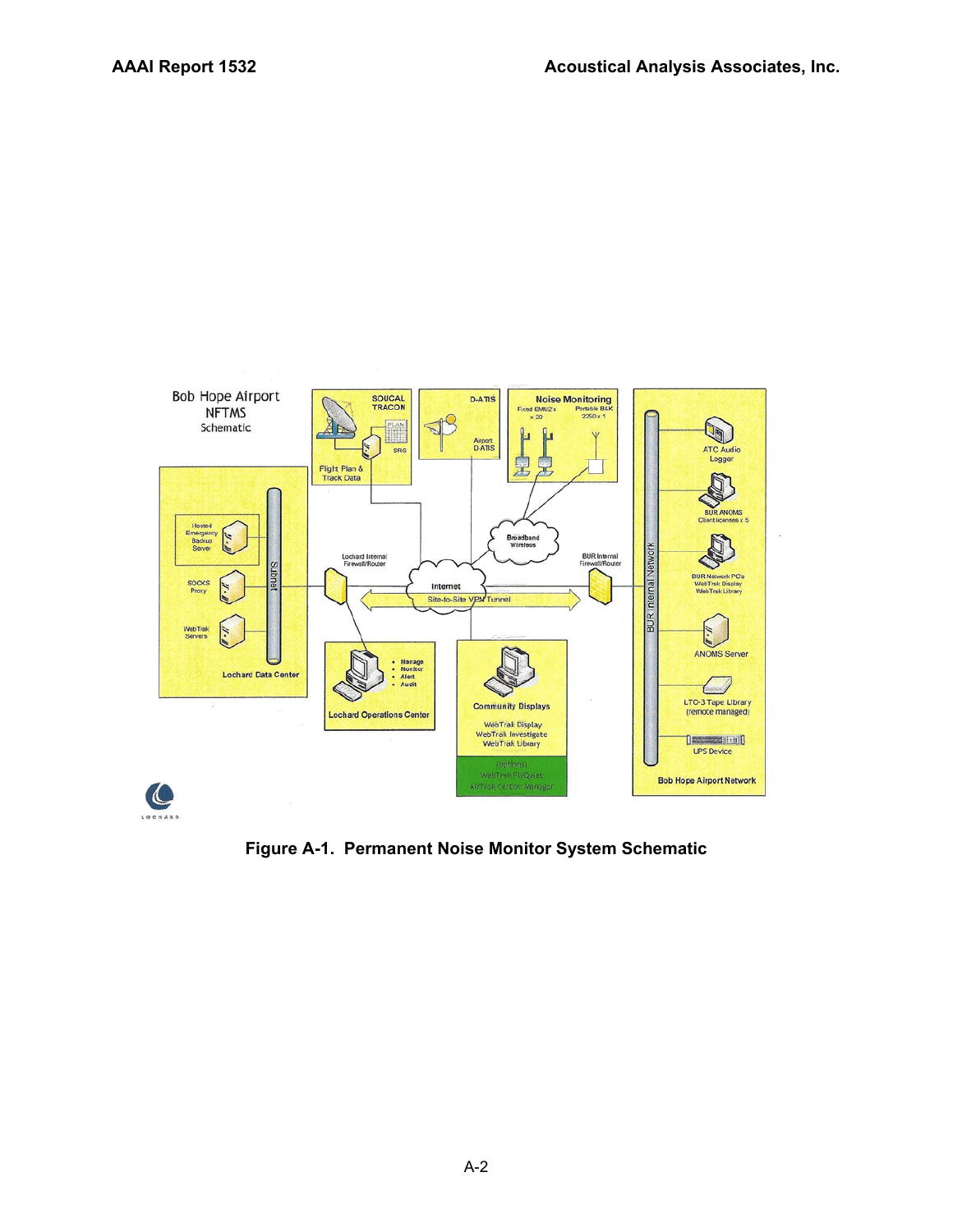# TABLE A-1 NOISE MONITOR SITE LOCATIONS

| NMT            | Latitude  | Longitude   |
|----------------|-----------|-------------|
| 1              | 34.188424 | -118.358983 |
| $\overline{2}$ | 34.184296 | -118.347330 |
| 3              | 34.175731 | -118.354197 |
| 4              | 34.212022 | -118.364391 |
| 5              | 34.215261 | -118.357381 |
| 6              | 34.220705 | -118.365214 |
| 7              | 34.224979 | -118.363989 |
| 9              | 34.198871 | -118.398889 |
| 10             | 34.195336 | -118.342392 |
| 11             | 34.197321 | -118.340376 |
| 12             | 34.190175 | -118.365404 |
| 13             | 34.181303 | -118.345270 |
| 14             | 34.178786 | -118.347134 |
| 15             | 34.173922 | -118.363157 |
| 16             | 34.181185 | -118.350949 |
| 18             | 34.196899 | -118.389014 |
| 19             | 34.181277 | -118.357866 |
| 20             | 34.188378 | -118.351878 |
| 21             | 34.186700 | -118.354939 |
| 22             | 34.217035 | -118.361725 |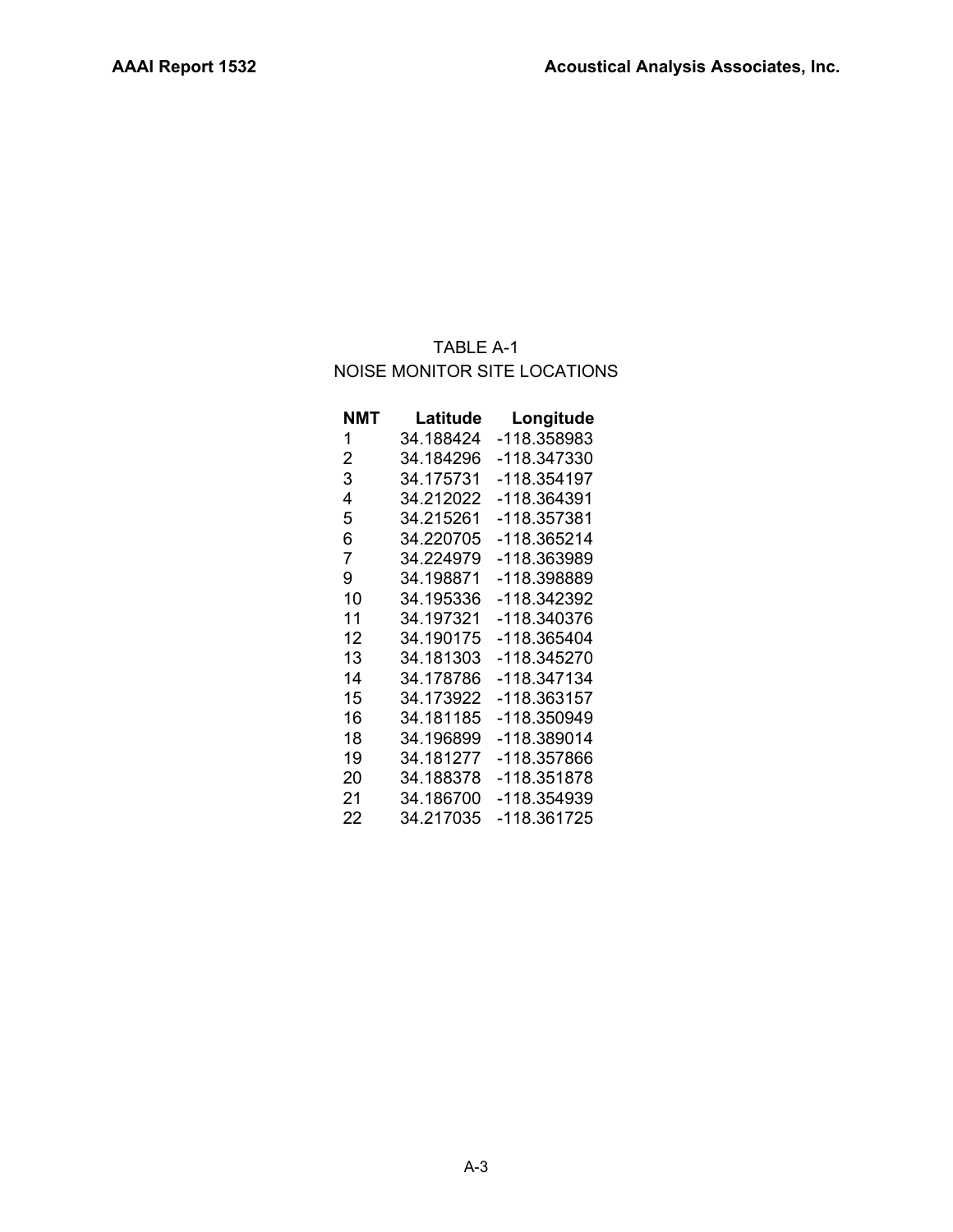**APPENDIX B CALIBRATION**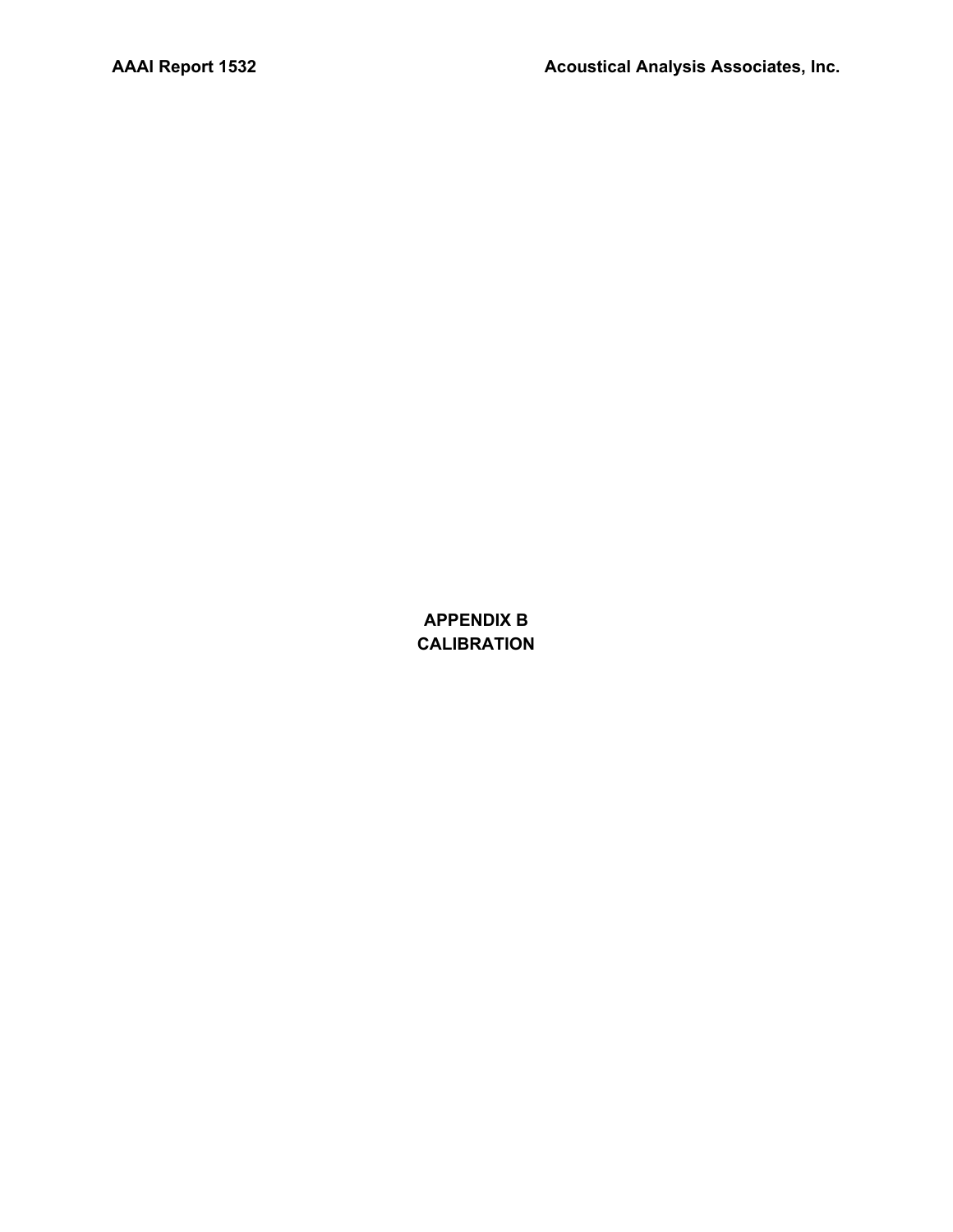# **APPENDIX B CALIBRATION**

The system was calibrated during setup using a Bruel and Kjaer acoustic calibrator. Acoustic calibrations are performed annually. Electrical calibrations are performed automatically four times per 24-hour day. Figure B-1 shows the calibration summary for January 2013 and Figure B-2 shows the detailed electrical calibration report for Noise Monitor Site 1.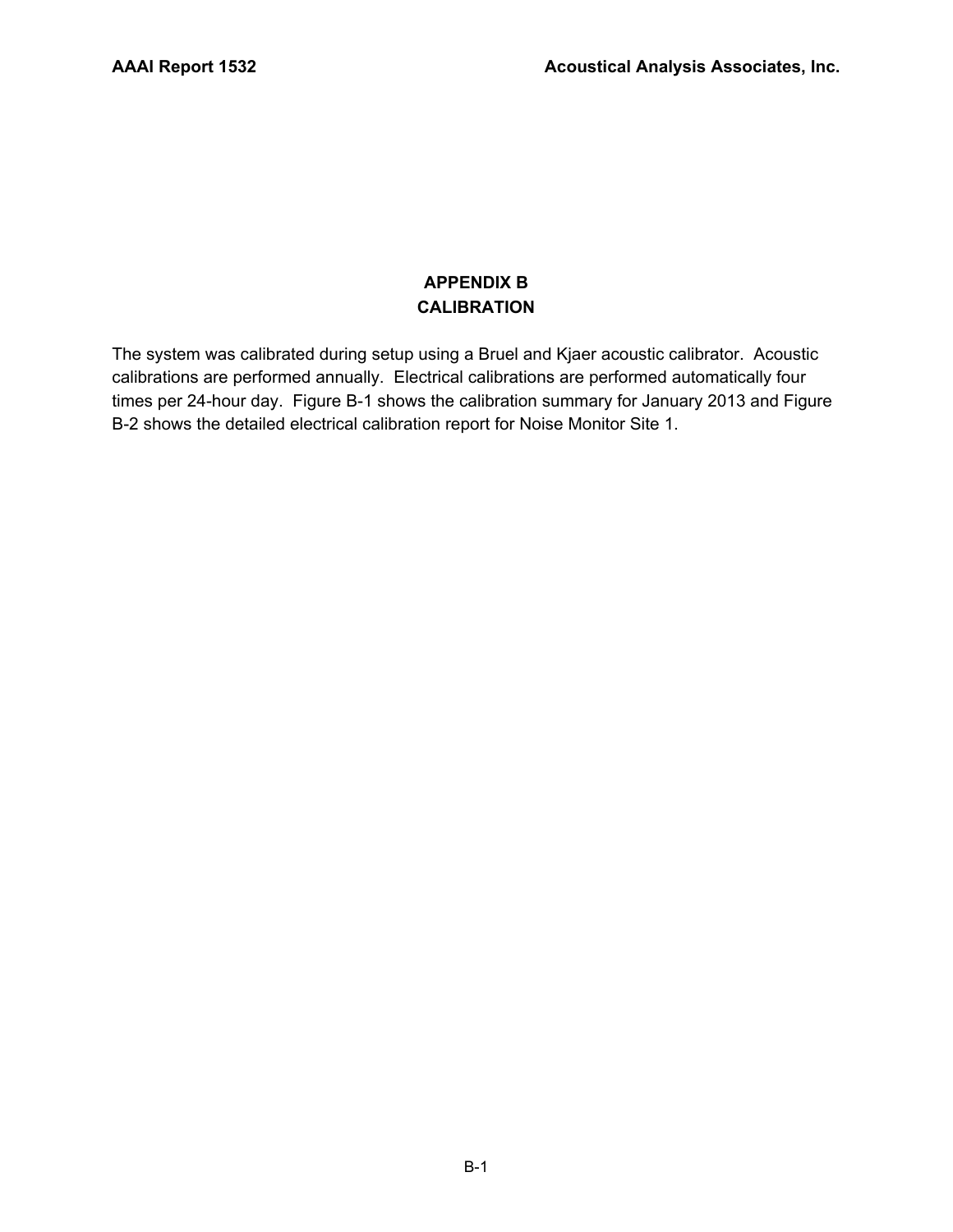SERIE - PASADENA AIRING

**ED JUNE 2** 

# **Devices Report**

**RMT Calibration Results Bob Hope Airport** Start Date: 04-Jan-2013 End Date: 31-Jan-2013

Monitor Location: 1 - 1, (Fixed)

Seven Day Period Commencing: Friday January 04, 2013

Calibrated with Sound Calibrator : Never

Number of Calibrations: 27

Average adjustment for this RMT over this period: 0.10 dB

| <b>Date Time</b>       | <b>Expected Result</b> | Value Measured | <b>Calibration Error</b> |
|------------------------|------------------------|----------------|--------------------------|
| 04-Jan-2013 0:00       | 87.1                   | 87.2           | 0.1                      |
| 04-Jan-2013 6:00       | 87.1                   | 87.2           | 0.1                      |
| 04-Jan-2013 12:00      | 87.1                   | 87.2           | 0.1                      |
| 04-Jan-2013 18:00      | 87.1                   | 87.2           | 0.1                      |
| 05-Jan-2013 0:00       | 87.1                   | 87.2           | 0.1                      |
| 05-Jan-2013 6:00       | 87.1                   | 87.2           | 0.1                      |
| 05-Jan-2013 12:00      | 87.1                   | 87.2           | 0.1                      |
| 05-Jan-2013 18:00      | 87.1                   | 87.2           | 0.1                      |
| 06-Jan-2013 0:00       | 87.1                   | 87.2           | 0.1                      |
| 06-Jan-2013 6:00       | 87.1                   | 87.2           | 0.1                      |
| 06-Jan-2013 12:00      | 87.1                   | 87.2           | 0.1                      |
| 06-Jan-2013 18:00      | 87.1                   | 87.2           | 0.1                      |
| 07-Jan-2013 0:00       | 87.1                   | 87.2           | 0.1                      |
| 07-Jan-2013 6:00       | 87.1                   | 87.2           | 0.1                      |
| 07-Jan-2013 12:00      | 87.1                   | 87.2           | 0.1                      |
| 07-Jan-2013 18:00      | 87.1                   | 87.2           | 0.1                      |
| 08-Jan-2013 0:00       | 87.1                   | 87.2           | 0.1                      |
| 08-Jan-2013 6:00       | 87.1                   | 87.2           | 0.1                      |
| 08-Jan-2013 12:00      | 87.1                   | 87.3           | 0.2                      |
| 08-Jan-2013 18:00      | 87.1                   | 87.2           | 0.1                      |
| 09-Jan-2013 0:00       | 87.1                   | 87.2           | 0.1                      |
| 09-Jan-2013 6:00       | 87.1                   | 87.2           | 0.1                      |
| 09-Jan-2013 12:00      | 87.1                   | 87.2           | 0.1                      |
| 09-Jan-2013 18:00      | 87.1                   | 87.2           | 0.1                      |
| 10-Jan-2013 0:00       | 87.1                   | 87.2           | 0.1                      |
| 10-Jan-2013 6:00       | 87.1                   | 87.2           | 0.1                      |
| $10-$ Jan-2013 $12:00$ | 87.1                   | 87.2           | 0.1                      |

15-May-2013

Page 1 of 8